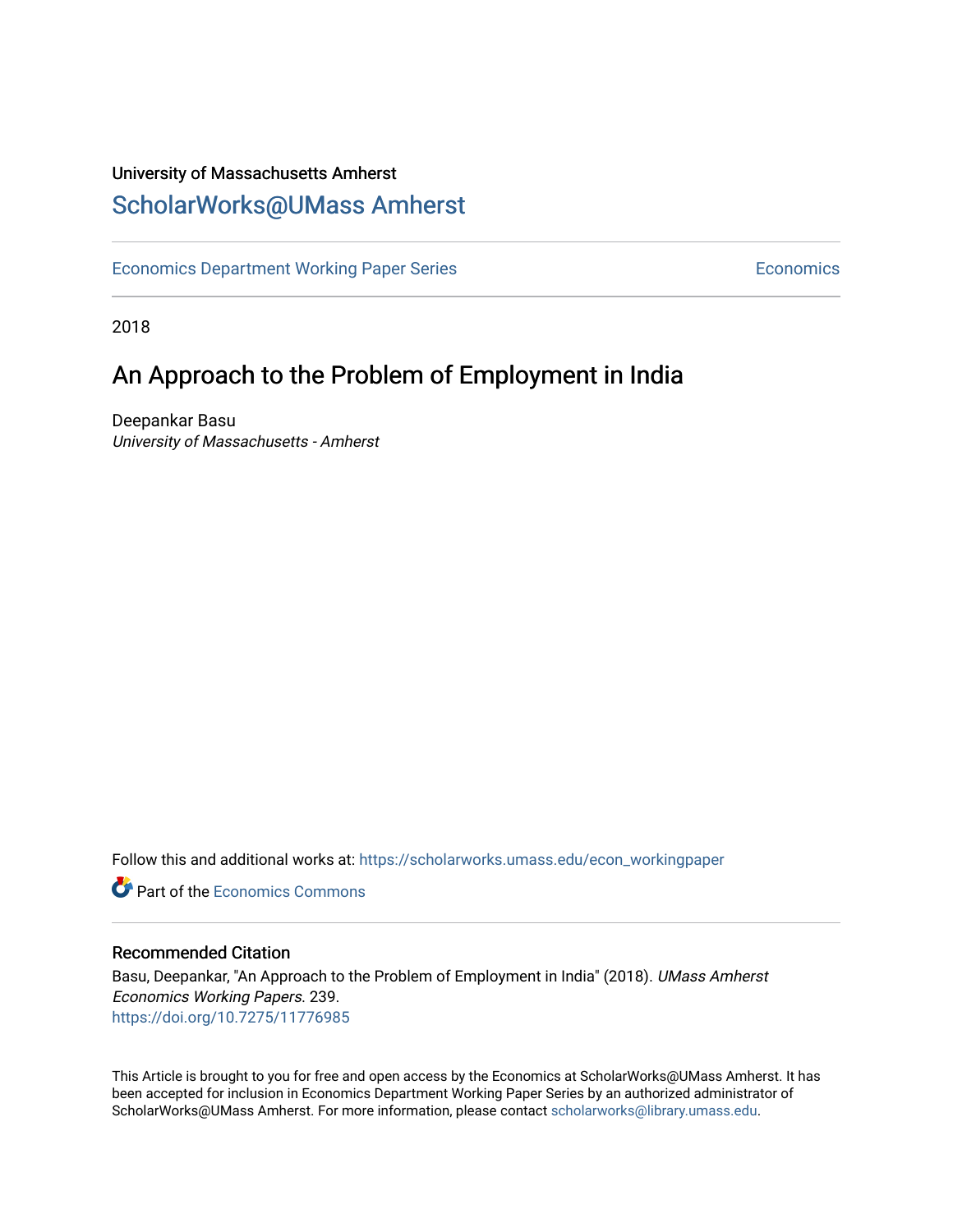# An Approach to the Problem of Employment in India

Deepankar Basu<sup>∗</sup>

March, 2018.

#### Abstract

The challenge of employment in the Indian economy, especially after it growth acceleration since the mid-1980s, relates to its quality rather than its quantity. While employment growth has kept pace with the labour force over the long run, what has grown is informal employment. The coexistence of rapid capital accumulation, robust output growth and lack of growth of formal employment can be understood using the well-known Harris-Todaro model of a dual economy. This framework highlights the key role of the wage gap between the modern and traditional sectors as a determinant of urban informal employment. Hence, one of the most effective and egalitarian ways to address the employment problem is to adopt policies to increase agricultural productivity and income, which can reduce the wage gap. Since crop yields in India are far lower than many other countries in the world, including China, Brazil, and Bangladesh, there is ample scope for land-augmenting and labour-absorbing technological change in Indian agriculture. Efforts to ramp up industrialization should be taken up in earnest only after the wage gap has been narrowed significantly.

Keywords: employment; India; Harris-Todaro; agriculture. JEL Codes: J21; O10; O13.

# 1 Introduction

The issue of employment generation figures prominently in discussions of contemporary economic problems in India, and naturally so. One of the most reliable ways to ensure that the fruits of economic growth are distributed widely in a capitalist society is to ensure robust employment growth. On this count, the Indian economy has performed sub-par not only in recent decades but for most, if not all, of its post-independence history. We only need to revisit the discussion surrounding the draft Sixth Five Year Plan for the period 1978–83 put forward by the Janata Party government, or the actual Sixth Five Year Plan for the period 1980-85, created by the Congress government that was elected to office in 1980 after

<sup>∗</sup>Department of Economics, University of Massachusetts Amherst. This paper was prepared for the State of Working India Report 2018. I would like to thank Amit Basole, Debarshi Das and participants at the SWI meeting In Bangalore in November 2017 for comments. The usual disclaimers apply.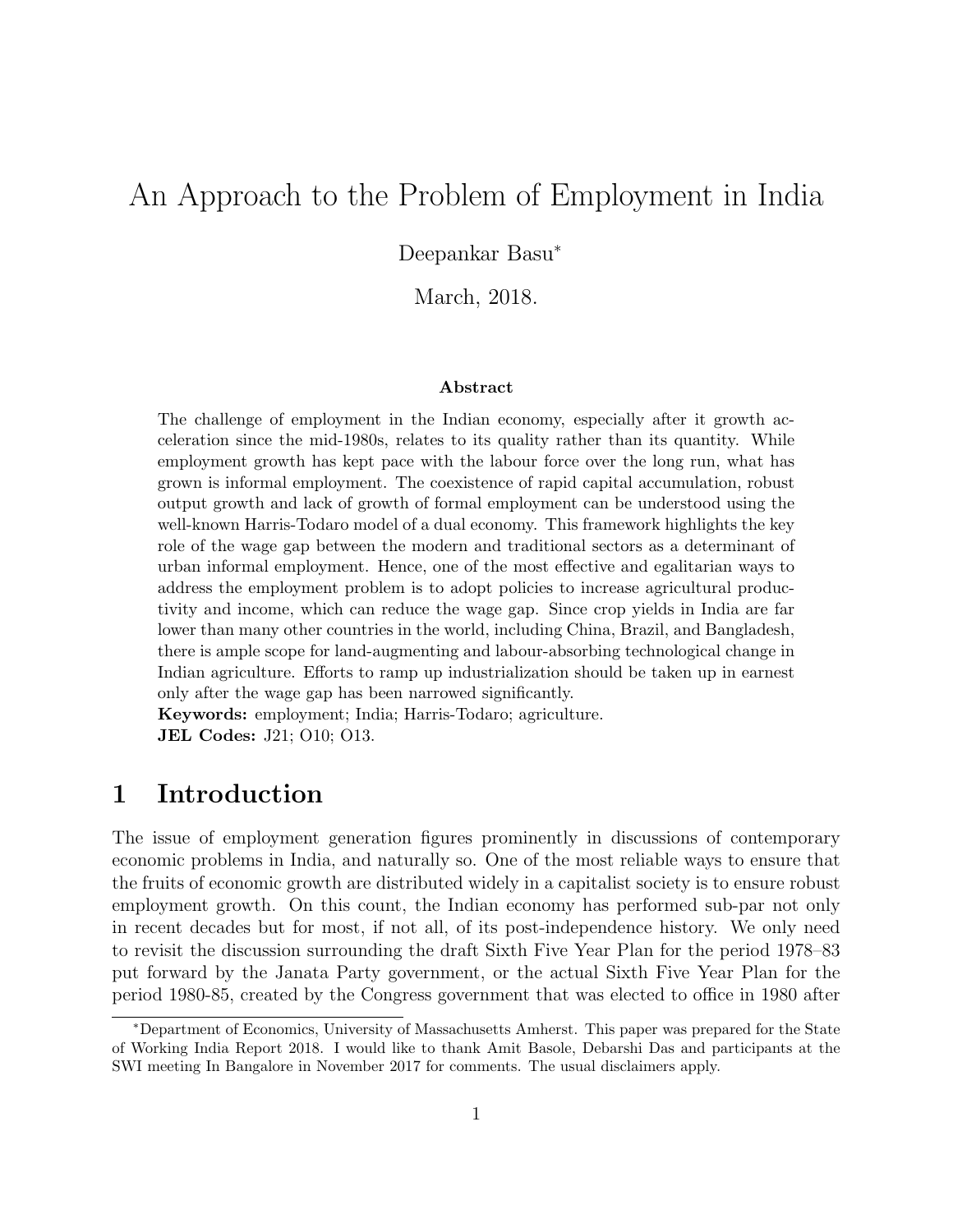the Janata experiment collapsed under its own contradictions. Recognising the failure of the first few decades of planned industrialization to create adequate employment or make any significant dent on mass poverty, the draft Sixth Five Year plan for the period 1978– 83 included employment generation as one of its key objectives (Radhakrishna and Sarma, 1978). The focus on employment creation was carried over, albeit in reformulated forms, into the Sixth Five Year Plan for the period 1980–85.

One important element of the backdrop to discussions of employment generation in the late 1970s was the decade long industrial stagnation that had started in India in the mid-1960s. The progressive strand of economic thinking in India argued that one of the important reasons behind the industrial stagnation was insufficient aggregate demand arising, among other things, from an unequal distribution of income and wealth (Nayyar, 1978). This led to the conclusion that the problem of employment was caused by lack of investment, itself caused by insufficient aggregate demand, rather than rising capital intensity of production technologies, the latter factor being emphasised, instead, by official discourse (Indian School of Social Sciences, 1979).

There is widespread agreement among economists and policy makers that the growth rate of real output in the Indian economy witnessed significant acceleration since the early 1980s, accompanied by a steady rise in the share of saving and investment in gross domestic product (Kotwal et al., 2011). By all accounts, savings and investment picked up in the macroeconomy, and led to an acceleration of the growth rate of real output. While the debate on the causes of the growth acceleration continues, there is no disagreement that four decades of relatively rapid growth of output and rapid capital accumulation since the early 1980s has not made much of a dent on the problem of employment in India.<sup>1</sup> The problem of employment is still very much with us now, as it was four or even seven decades ago (Kotwal et al., 2011; Joshi, 2017, ch. 5). Therefore, it would not be inaccurate to state that neither the period of planned industrialization, nor the period of market-oriented reforms and a sharp move away from planning since the early 1990s, seems to have allowed India to solve its problem of employment.

In this paper I present a theoretical framework to make sense of the continuing 'employment problem' in the Indian economy. This theoretical framework is not novel. It draws on some insightful work on the problem of employment available in the development economics literature since the 1970s. While the theoretical framework is not novel, it is still useful for contemporary discussions because it helps bring back the focus on some neglected components of policy that can address the employment problem. The main area of neglect that the framework will help us to think about is the crucial role of agricultural, and in general rural development, in meeting the employment challenge in contemporary India.

<sup>&</sup>lt;sup>1</sup>One interesting question to investigate is whether the growth acceleration has been caused by an increase in aggregate demand, and if so, through which channels. An influential argument put forward by Nayyar (1978), as an explanation of the industrial stagnation of the mid-1960s, was that unequal distribution of income was the key culprit in reducing aggregate demand, and hence in causing industrial stagnation. In the period since the early 1990s, we observe acceleration of growth and an increase in inequality (Basole and Basu, 2015). This raises serious questions about the line of explanation outlined in Nayyar (1978) for understanding both stagnation and growth of the Indian economy.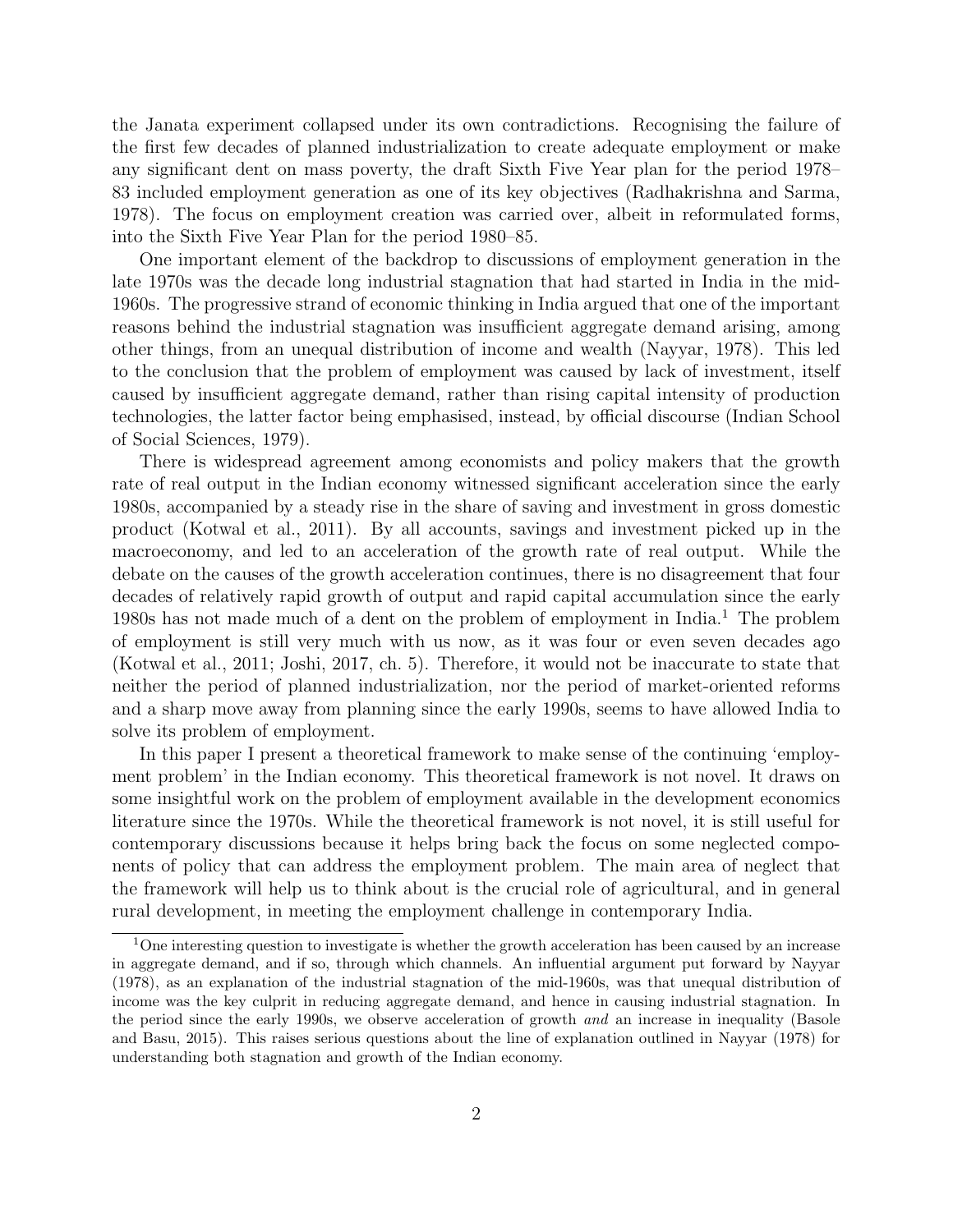To motivate the theoretical analysis, I will first review, in section 2, some well known trends about employment generation in the Indian economy over the past few decades. This review of long run employment trends helps me in posing the main problems that calls for theoretical explanation. Much of the discussion on problems of economic growth and employment in India use the Lewis model as a theoretical scaffolding. So, in section 3, I review the basics of the Lewisian framework and argue that it does not allow us to understand some key features of the employment problem. This sets the stage for the discussion of the Harris-Todaro model in section 4, which, I argue allows us to make sense of key features of the employment problem in India. I conclude the paper in section 5 by discussing some policy strategies that follow from the analysis presented in this paper. An appendix gives some results when informal urban employment is explicitly brought into the analysis.

## 2 Employment Trends

### 2.1 Long Run Trends

Table 1 summarises data about long run employment trends in the Indian economy over the past two decades and highlights the following trends. First, there has been a very slow movement of the labour force out of agriculture. In 1993-94, 64.6% of the workforce was employed in agriculture; in 2015-16, it had declined to only 46.9%, so that close to half of the workforce was still employed in agriculture. In terms of levels, total employment in agriculture increased from 241.5 million to 268.6 million between 1993-94 and 2004-05. It is only since 2004-05 that the absolute level of employment in agriculture has declined, from 268.6 million in 2004-05 to 219.3 million in 2015-16. Therefore, the continued employment of a large section of the workforce in agriculture is one the key characteristics of the employment situation in contemporary India.

Second, growth of employment has roughly kept pace with the growth of the labour force. To see this, note that the labour force is the sum of the workforce, i.e. those who are employed, and the unemployed. The unemployment rate, which is defined as the ratio of the unemployed and the labour force, can be also expresses as 1 minus the ratio of the workforce and the labour force. Thus, if the unemployment rate remains relatively unchanged over time, this would imply that the workforce (total employed) and labour force (sum of total employed and unemployed) change at roughly the same rate. That is more or less the trend we see from the data in Table 1. The unemployment rate remained relatively stable at around 2% of the labour force between 1993–94 and 2011–12, increasing only slightly from 1.9% in 1993-94 to 2.2% in 2011-12. Juxtaposed on to this long run trend of a relatively stable unemployment rate, we do see a shorter run fluctuation: the unemployment rate increased significantly from  $2.2\%$  in 2011-12 to  $3.6\%$  in 2015-16.<sup>2</sup>

<sup>&</sup>lt;sup>2</sup>It is possible that the rise in open unemployment indicates towards a new, structural feature of the Indian economy, rather than a temporary fluctuation. The growth in the share of the workforce with formal education, which typically has higher open unemployment, might be the reason for the rise in open unemployment at the aggregate level. We will be able to come to a firmer conclusion about this, i.e. whether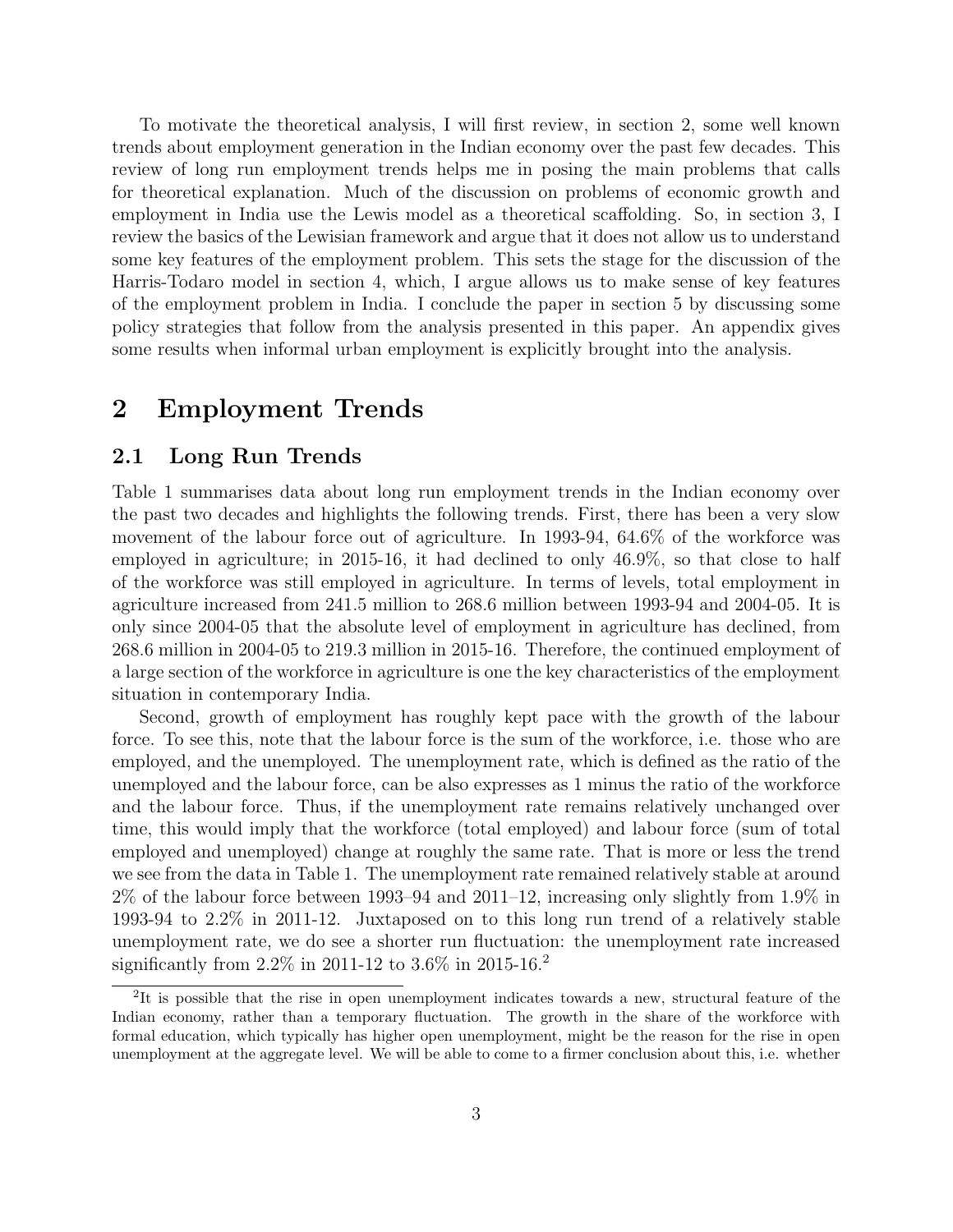Before we draw the conclusion that all is well on the employment front in India - because the unemployment rate is low and stable - we should pay attention to the kind of employment that has been created. In a developing country like India, the unemployment rate is low because open unemployment is, perhaps paradoxically, unaffordable. Since social security or unemployment insurance is non-existent, working people cannot afford to be openly unemployed. They engage in precarious, low productivity and low-pay work, so that a large section of those who report themselves to be "employed" are, in reality, either underemployed or in disguised unemployment. Moreover, the vast majority of the underemployed and disguised unemployed workers show up in the count of informal employment, i.e. those who are employed in the unorganized sector or those who are informally employed in the organized sector (NCEUS, 2007).

What do we observe regarding the level and share of informal employment in the Indian economy? Between 1999-00 and 2011-12, the number of informal workers increased from 361.7 million to 438.9 million. As a share of the workforce, this meant an increase in informal employment from 90.54% to 92.6% over the same period. Since a large part of agricultural employment would be considered informal employment, it is useful to track the share of informal employment in non-agricultural employment as well. The data in Table 1 show that informal employment increased from 75.28% to 85.7% of the non-agricultural workforce between 1999-00 and 2011-12. That is a staggering 10 percentage point increase over a decade.

The data summarized in Table 1 suggest that the main problem facing the Indian economy as far as employment in concerned relates to the quality, and not the quantity, of nonagricultural jobs. The problem is not that the economy is not generating enough jobs; it is. The problem is that the vast majority of the jobs that are being created are of extremely low quality. The employment problem in India is not about the quantity of jobs but rather about the quality of jobs. This means that the frequently used term 'jobless growth' is not an accurate description of the problem of employment in the contemporary Indian economy.

#### 2.2 Short Run Trends

While the focus of analysis in this paper is the long run problem of employment generation, it is worth focusing attention briefly on the recent short run fluctuation in employment observed between 2011–12 and 2015–16. The data in Table 1 show an alarming trend: total employment declined, probably the first time in the last few decades, from 474.2 million in 2011–12 to 467.7 million in 2015–16 (Abraham, 2017). This decline in employment has contributed directly to the substantial growth of open unemployment over this period - from 10.6 million in 2011–12 to 17.6 million in 2015–16. When we study the sectoral pattern of employment changes over this period, we see from the data in Table 1 that the overall decline is the result of opposite movements in agriculture and manufacturing, on the one hand, and non-manufacturing and services, on the other. Employment declined in the agricultural and

the rising open unemployment is a fluctuation or a permanent feature, only after we have data for several more years.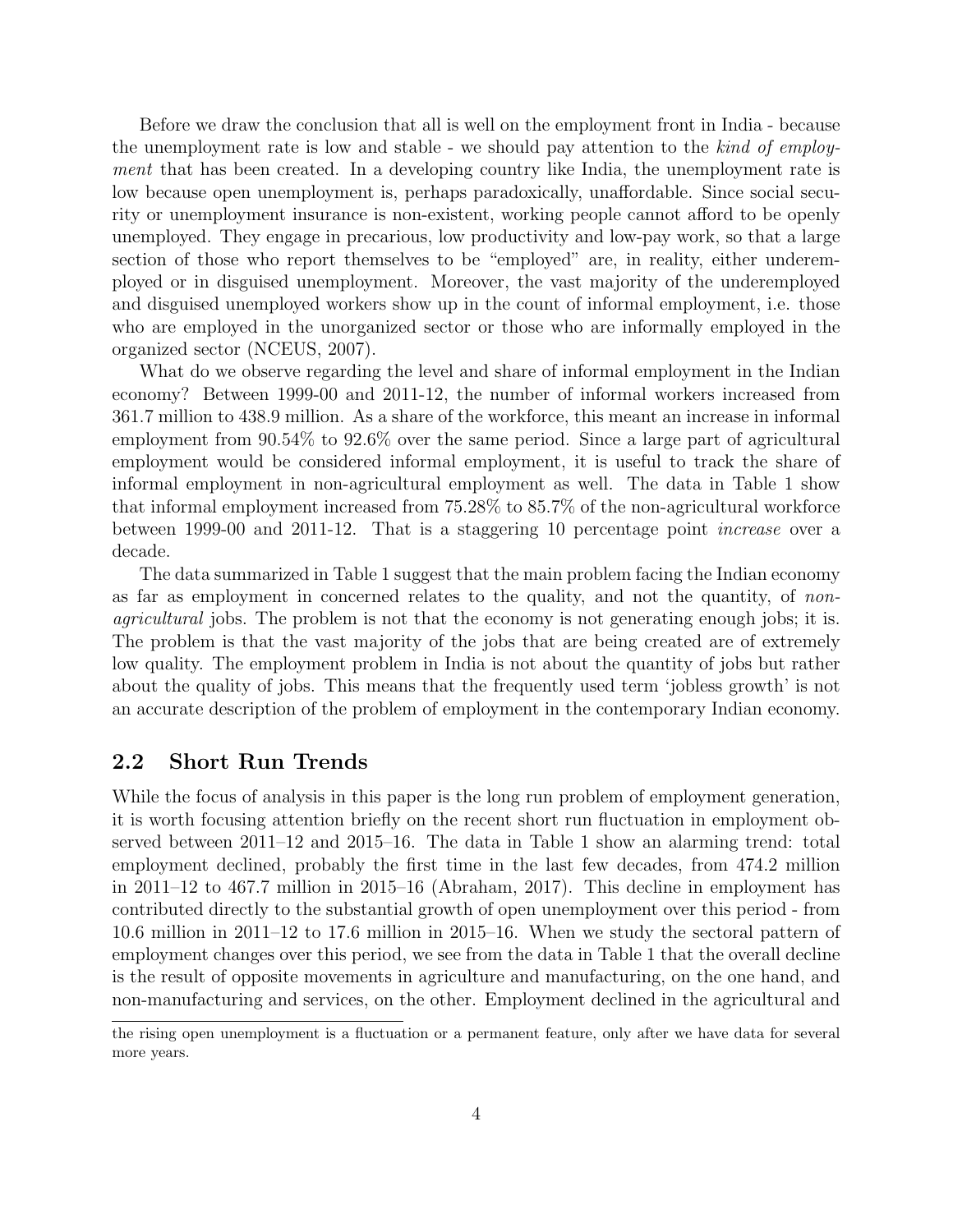|                                | 1993-94 | 1999-00 | 2004-05 | 2011-12 | 2015-16 |
|--------------------------------|---------|---------|---------|---------|---------|
| Level                          |         |         |         |         |         |
| Agriculture (millions)         | 241.5   | 246.6   | 268.6   | 231.9   | 219.3   |
| Manufacturing (millions)       | 38.9    | 42.8    | 53.9    | 59.8    | 50.0    |
| Non-Manufacturing (millions)   | 15.8    | 20.4    | 29.4    | 55.3    | 57.1    |
| Services (millions)            | 77.7    | 89.8    | 107.3   | 127.3   | 141.2   |
|                                | 374.0   | 399.5   | 459.1   | 474.2   | 467.7   |
| Workforce (millions)           |         |         |         |         |         |
| Labour Force (millions)        | 381.2   | 408.5   | 469.9   | 484.8   | 485.3   |
| Unemployed (millions)          | 7.2     | 9.0     | 10.8    | 10.6    | 17.6    |
| Share of Workforce             |         |         |         |         |         |
| Unemployment $(\%)$            | 1.9     | 2.2     | 2.3     | 2.2     | 3.6     |
| Agricultural Employment $(\%)$ | 64.6    | 61.7    | 58.5    | 48.9    | 46.9    |
| Informal Employment            |         |         |         |         |         |
|                                |         |         |         |         |         |
| Level (millions)               |         | 361.7   | 430.5   | 438.9   |         |
| Share of Total Employment      |         | 90.54   | 93.8    | 92.6    |         |
| Share of Non-agri Employment   |         | 75.28   | 85.2    | 85.7    |         |

Table 1: Employment Trends in India  $(PS+SS)^a$ 

<sup>∗</sup> Note: PS=primary status; SS=subsidiary status. Sources: (1) Mehrotra et al. (2014); (2) Government of India (2016); (3) NCEUS (2007).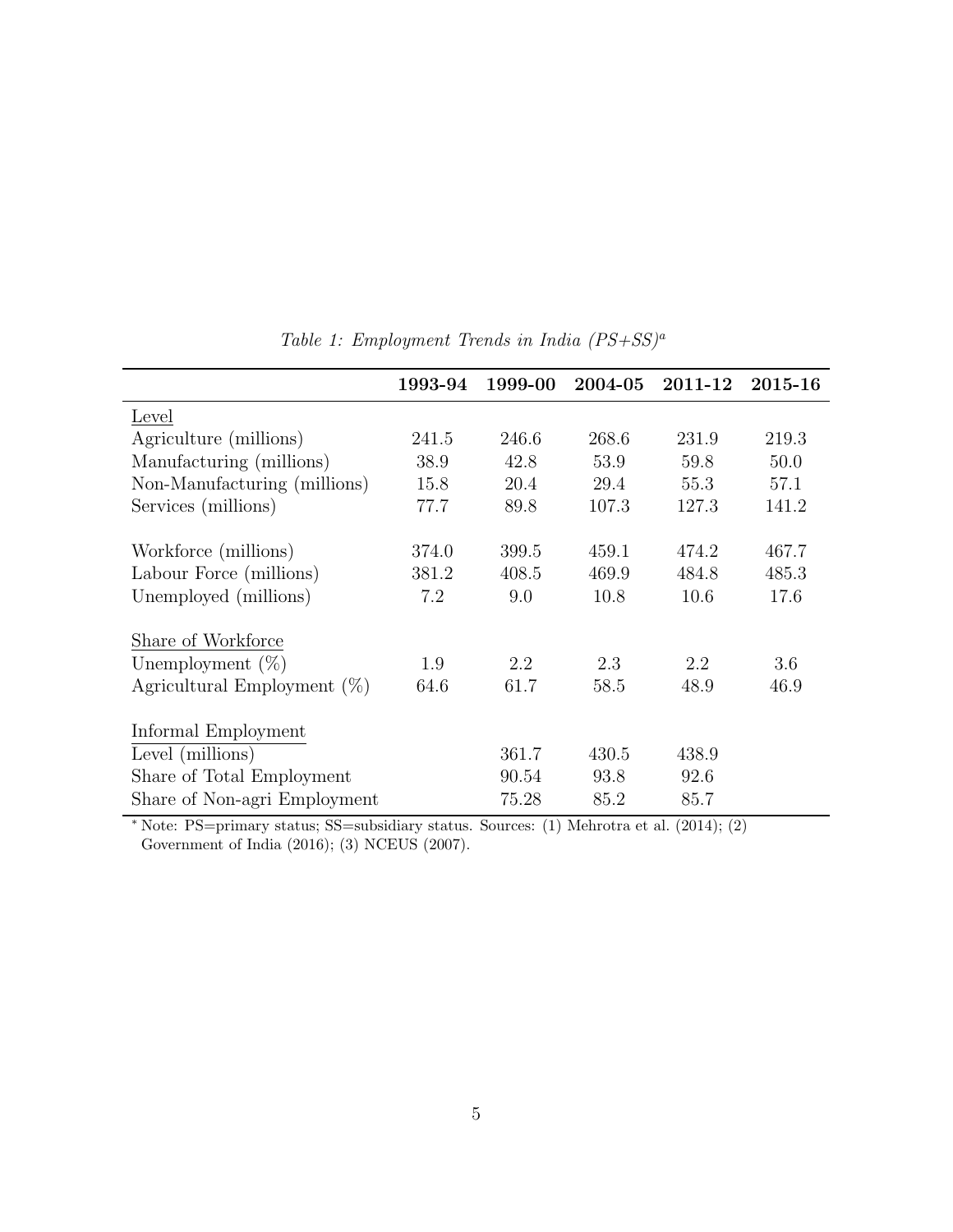manufacturing sectors by about 14 and 9 million, respectively. On the other hand, employment increased in services and the non-manufacturing industrial sector (accounted largely by construction) by 14 and 2 million, respectively. An interesting question to investigate is whether the rather sharp decline in manufacturing employment between 2011–12 and 2015– 16 is mostly accounted for by unorganised manufacturing, as had been observed over the period between 2004–05 and 2009–10.

### 2.3 The Questions

Let me summarize the main long run employment trends that we observe in the data. First, there is a gradual decline in the share of agriculture in total employment. Thus, the Indian economy is witnessing a steady but *very slow* structural change. Second, the resulting growth in the share of non-agricultural employment is primarily of the informal kind. Thus, a key feature of long run employment trends in India is the striking absence of growth in formal non-agricultural employment. Going hand in hand with these employment trends, is the fact of strong output growth and rapid capital accumulation in the industrial sector in India. For instance, over the two and a half decade period, 1991–2016, industrial output grew at an average rate of more than 7% per annum, and fixed investment in industry as a share of gross domestic product increased from below 12% to about 15% (Nagaraj, 2017).

The coexistence of robust capital accumulation and output growth in the industrial sector with the two key long run employment trends in the Indian economy highlighted above - slow movement out of agriculture and the preponderance of informal non-agricultural employment - raise two questions for us. First, do we have a coherent theoretical framework to make sense of and explain the observed long run employment patterns? Second, does this theoretical framework help us come up with some policy suggestions to make serious dents on the long run employment problem in India?

In this paper, I want to argue that the answer to both these questions is in the affirmative. The problem of employment is not new, and neither are we the first to confront these difficult but extremely important issues. In fact, roughly two decades after its birth in the early 1950s, the discipline of development economics grappled with exactly the same set of issues related to the problem of employment that we face today (Emmerij and Ghai, 1976). The pioneering work of scholars like Gary Fields, John Harris, Arthur Lewis, Michael Todaro, Amartya Sen, and Han Singer, among others, in the 1960s and 1970s, offers us a conceptual framework with which to think about the problem of employment in a labour surplus economy like India.<sup>3</sup>

In this paper I wish to draw on this well developed theoretical literature to provide a framework for thinking about the problems of employment in a labour surplus economy like contemporary India's. Therefore, the theoretical model that I present below is not novel. It was developed in the early 1970s and is now a regular part of discussions in the discipline of

 ${}^{3}$ For a collection of articles from the mid-1970s that explore these themes, see Cairncross and Puri (1976). Pioneering work was also done, among others, in Singer (1970); Harris and Todaro (1970); Sen (1975); Fields (1975).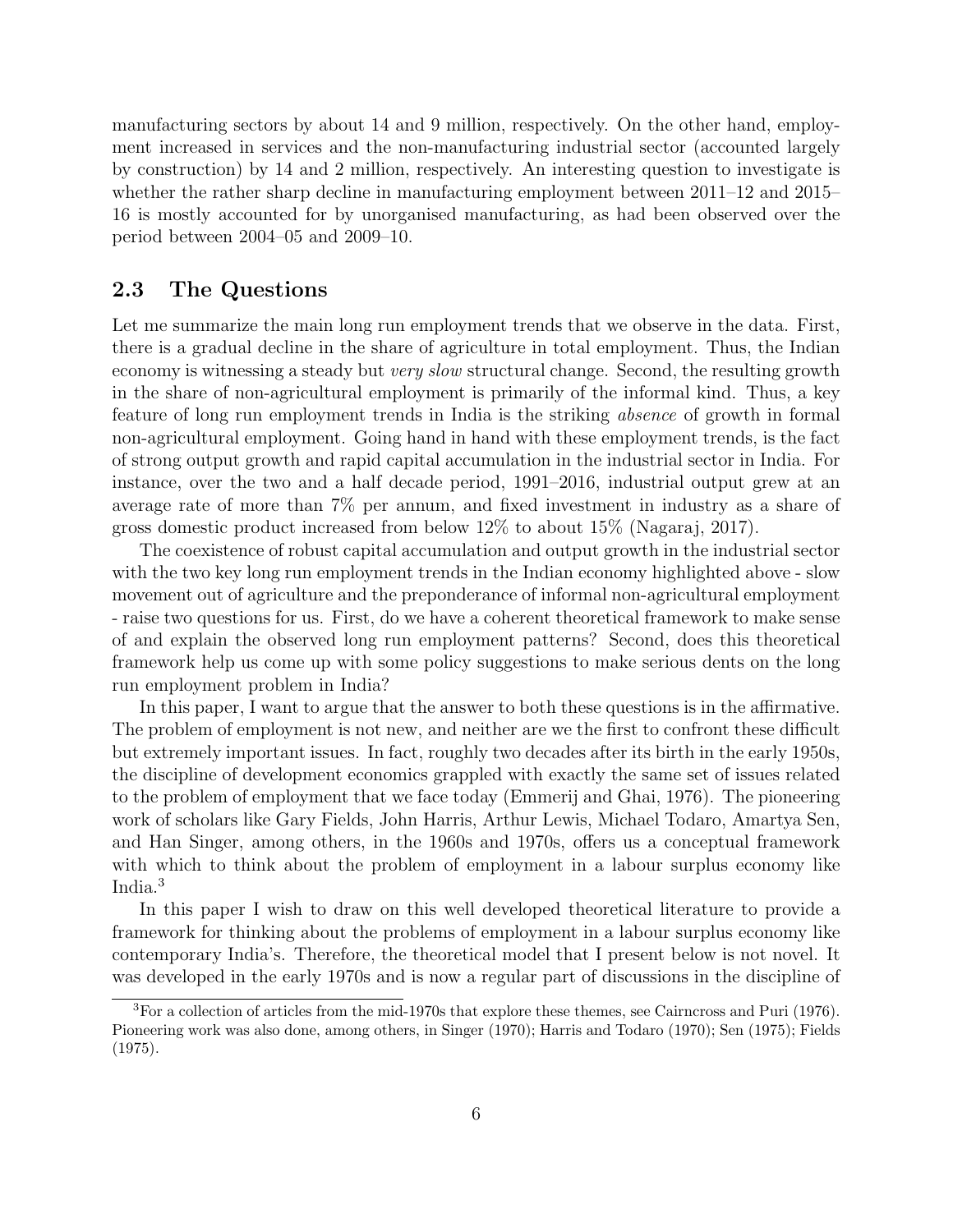development economics, having percolated down even into textbooks.<sup>4</sup> While the theoretical model is not novel, it does help throw light on some key areas of policy to tackle these long standing problems. In particular, the framework presented in this paper highlights the crucial role of agricultural development, and rural development more generally, in addressing the problem of employment in contemporary India.

# 3 The Lewisian Framework

### 3.1 Basic Set-up

Lot of contemporary discussions about the problem of employment in India, one way or the other, draw on the pioneering work of Lewis (1954), which offered a framework to understand the process of economic growth in a labour surplus economy. It remains a useful starting point for investigations of problems of employment and growth in developing economies. Hence, I start the theoretical discussion with a critical engagement with the ideas in Lewis' insightful paper.

The economy of a developing country is conceived of as a 'dual economy, i.e. as being composed of two sectors: a modern sector and a traditional sector. The typical production units in the modern sector are capitalist firms, whose primary motivation is the maximization of profit. The traditional sector, on the other hand, consists of a vast sea of non-capitalist production units, mostly composed of small scale family farms in the agricultural sector and small scale family run businesses in the non-agricultural sector, whether in rural or in urban areas. The key feature of the traditional sector is the existence of "surplus labour", which can be roughly understood as the presence of more labour than can be fruitfully employed.<sup>5</sup>

It is possible to understand the term surplus labour more precisely in at least two different senses. The stronger sense in which this term has often been used is that the marginal product of labour, i.e. the extra output created by employing an additional unit of labour, is zero. This would mean that withdrawing labour from the traditional sector would leave total output unchanged. There is a second, and less stringent, sense in which the term can be used, viz. to characterise the situation where the marginal product of labour in the traditional sector is lower than than the marginal product of labour in the modern sector. In this case the marginal product of labour in the traditional sector need not be zero. All

<sup>&</sup>lt;sup>4</sup>The theoretical analysis presented in this paper draws, in part, on the discussion in textbooks like Basu (1997) and Ray (1998).

<sup>5</sup>While the traditional sector has often been identified with the urban sector, and the modern sector with the urban sector, there is no theoretical necessity to do so. In fact, Lewis (1954) was quite clear that part of the traditional sector existed in urban areas too. "Several writers have drawn attention to the existence of such "disguised" unemployment in the agricultural sector ... The phenomenon is not, however, by any means confined to the countryside. Another large sector to which it applies is the whole range of casual jobs - the workers on the dock, the young men who rush forward asking to carry your bag as you appear, the jobbing gardener, and the like. These occupations usually have a multiple of the number they need, each of them earning very small sums from occasional employment; frequently their number could be halved without reducing output in this sector. Petty retain trading is also exactly of this type..." (Lewis, 1954).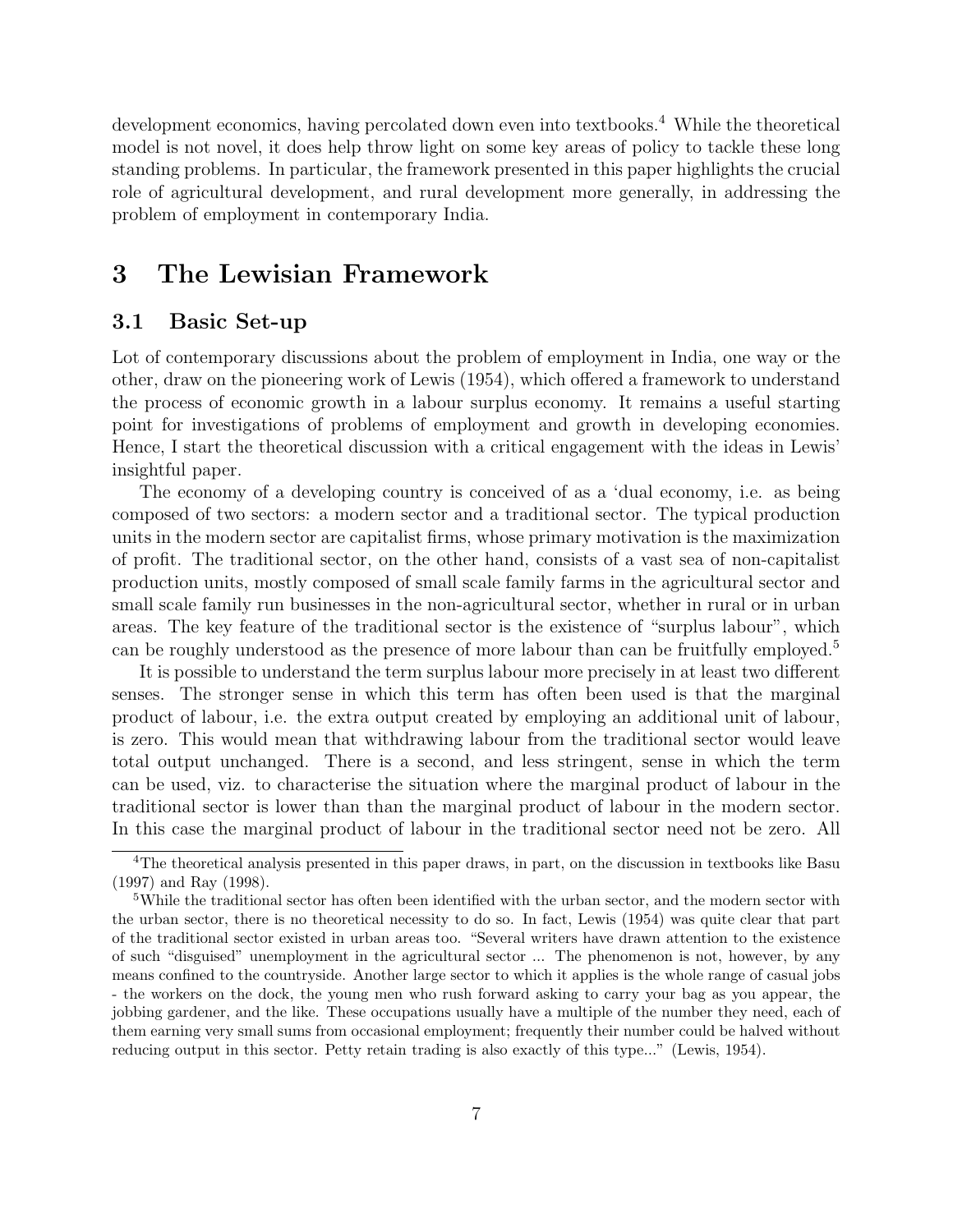that is required is that it be lower than in the modern sector. This has often been referred to as 'disguised unemployment' to distinguish it from the stronger usage of 'surplus labour'. The development economics literature in the 1960s and 1970s came to conclusion that the first usage was an unnecessarily strong one. It was not needed for making the important theoretical point that moving labour from the traditional to the modern sector would increase total output.<sup>6</sup>

An important feature of this 'dual economy' is the existence of an exogenous wage gap, i.e. the average wage rate in the modern sector is higher than the average wage (or income) in the traditional sector. There can be various ways to explain the existence of the wage gap. For instance, a wage premium might be needed to draw workers away from their traditional work and compensate them for the trouble of migrating out of the villages. That is why the real wage has to be higher in the modern sector. Another line of explanation could be that legal regulations or trade unions ensure that the real wage in the modern sector is high and does not fall to the level of the average income in the traditional sector. Yet another line of explanation that has developed out of the economics of information is that firms might have incentives to offer higher wages than what would clear the market. This is because higher wages increase worker morale and productivity, ensuring higher profits for capitalist firms. Without taking a position as to which of these is the 'correct' explanation, I would like to just note the existence of the wage gap as an important feature of a dual economy like India's.

#### 3.2 Employment and Income in the Two Sectors

We can capture important features of this dual economy in a simple diagram like Figure 1. In this diagram, the distance  $O_M O_R$  on the horizontal axis represents the total labour force in the economy. The size of the labour force employed in the modern sector is measured from origin at  $O_M$ , going from left to right. On the other hand, the size of the labour force employed in the traditional sector is measured from the origin at  $O_R$ , going from right to left. Workers can be employed in either of the two sectors. Hence, any point on the horizontal axis represents a distribution of the total labour force between the two sectors. The real wage rate in the modern sector is denoted by  $\hat{w}$  and m denotes the subsistence level of income, with  $\hat{w} > m$ . The demand for labour in the modern and traditional sectors are denoted by the curves  $MPL_M$  and  $APL_R$ , respectively. The former should be read with reference to the origin at  $O_M$ , and the latter with respect to the origin at  $O_R$ .

The demand for labour in the modern sector arises from the profit maximizing behaviour of capitalist firms. These firms take the real wage rate as given and choose to employ the amount of labour at which the cost of employing one more unit of labour, i.e. the real wage rate, is equal to the marginal product of labour.  $MPL_M$  represents the marginal product of labour as a function of the level of employment. With a given capital stock, the marginal product falls as more labour is employed. This imparts the downward slope to the  $MPL_M$ curve. The amount of labour hired in the modern sector is given by the intersection of the

<sup>6</sup> Important work on surplus labour was done by Amartya Sen; for instance, see Sen (1975).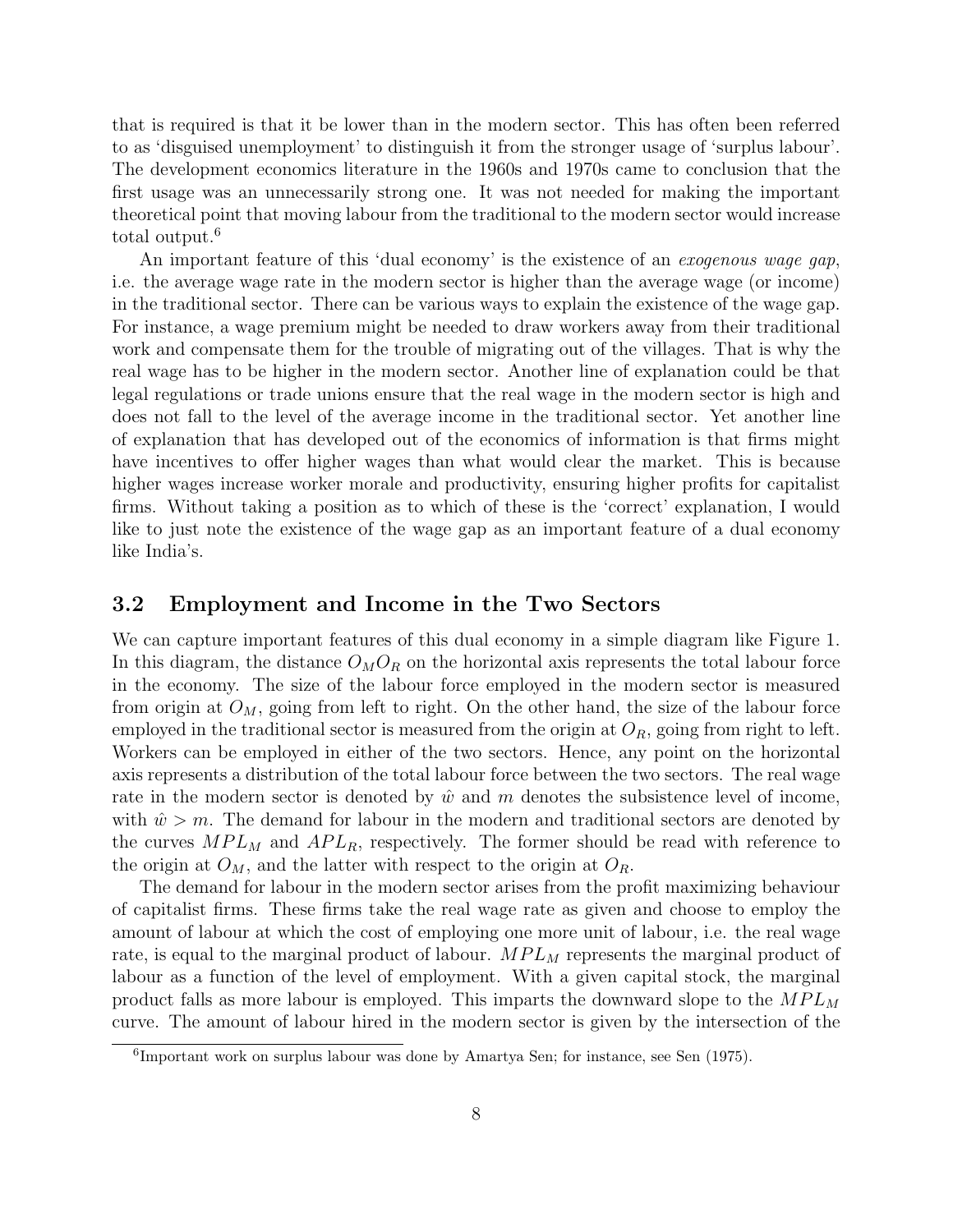

Figure 1: Basic set up of the Lewis model

horizontal line representing the real wage rate,  $\hat{w}$ , and the  $MPL_M$  curve. In Figure 1, the level of employment in the modern sector is represented by the length  $O_M L_M$ . Since the labour force can be employed in either the modern or the traditional sector, the level of employment in the modern sector also determines the level of employment in the traditional sector: those who could not be absorbed in the modern sector continue to be employed in the traditional sector. Thus, the level of employment in the traditional sector is a residual, determined ultimately by the ability of the modern sector to absorb labour. In Figure 1, therefore, the level of employment in the traditional sector is represented by the length  $O_R L_M$ .

While the level of employment in the traditional sector is determined by forces external to it, i.e. as the residual labour force that is not absorbed in the modern sector, average income is determined by production conditions within the sector. Unlike the modern sector, production units in the traditional sector do not operate on capitalist lines because capitalist relations of production do not prevail in the traditional sector. The typical production unit is a family farm or a family run business. In such an organization, the level of employment is not determined by considerations of marginal calculations, as in the case of a capitalist firm that maximizes profit. Rather, every person available for work is employed and the total income generated by production is distributed among them. Thus, the typical production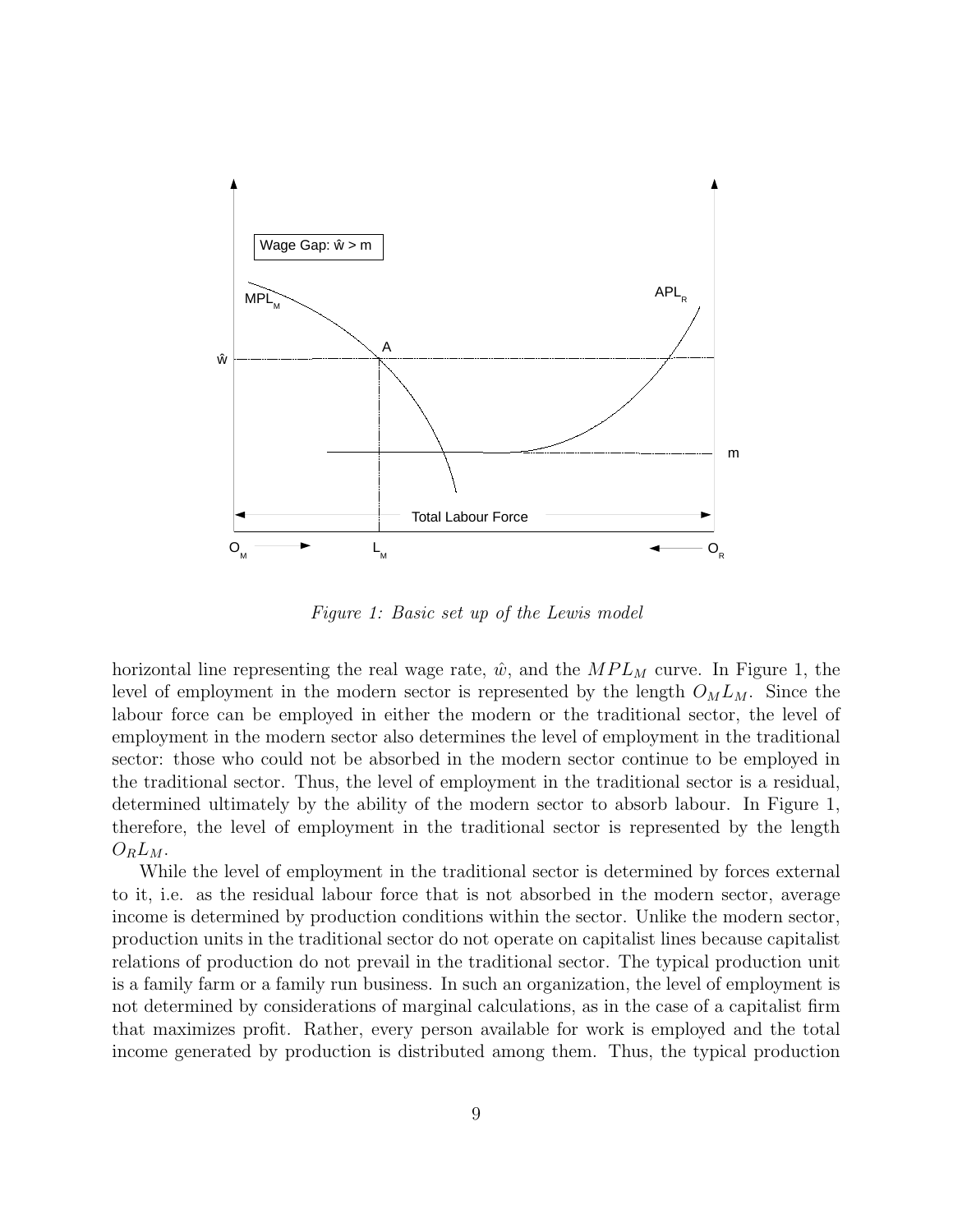unit in the traditional sector operates on the principle of *income sharing*. Without more information about how the total income is distributed among the family members working in a family farm or business, I will assume equal division, as a first approximation. Hence, the income earned in a typical production unit in the traditional sector will be the average product of labour, i.e. the total output divided by the total number of persons involved in production. This is represented in Figure 1 as the curve  $APL<sub>R</sub>$ .

On the far left, the  $APL_R$  curve is relatively flat, or mildly rising, because of the existence of surplus labour. Thus, when labour is withdrawn from the traditional sector, the average output changes by very little (which is captured by the curve being relatively flat).<sup>7</sup> Since requirements of basic survival cannot be met below what we can consider a subsistence income, m, the  $APL<sub>R</sub>$  curve is bounded below by the subsistence wage. Since we measure the amount of labour in the traditional sector with reference to the origin at  $O_R$  (read from right to left), as we move to the right, the amount of labour employed in the traditional sector falls, i.e. it is drawn into the modern sector. At some point, the supply of labour would be reduced to the the extent that the average product of labour starts rising. This is what imparts the upward slope to the  $APL_R$  curve as we come closer to the origin at  $O_R$ .

Figure 1 shows one configuration of the distribution of labour between the two sectors. The intersection of the  $MPL_M$  curve with the modern sector real wage line at A determines the level of employment in the modern sector as  $O_M L_M$ . This determines the level of employment in the traditional sector as  $O_R L_M$ , which is just the total labour force less the level of employment in the modern sector. The intersection of this level of employment with the  $APL_R$  curve then determines the average income in the traditional sector as m, in this case the subsistence income.

#### 3.3 Economic Growth with Structural Transformation

Lewis (1954) offered an analysis of the process of economic growth in such a dual economy, and we represent this dynamic process in Figure 2. Profit maximising capitalist firms in the modern sector invest their profits to stay ahead in the competitive struggle. The resulting accumulation of capital increases the marginal product of labour at every level of employment. Hence the  $MPL_M$  curve, which represents the demand for labour in the modern sector, shifts to the right. The increased demand for labour is met at the existing real wage rate by drawing on the surplus labour in the traditional sector. For instance, if the demand for labour curve in the modern sector shifts to  $MPL'_{M}$ , then the level of employment in the modern sector increases from  $O_M L_M$  to  $O_M L'_M$ . Employment in the traditional sector falls by exactly the amount of increase of employment in the modern sector. Thus, the process of economic growth gradually moves labour from the low productivity traditional to the high

<sup>7</sup>Note that the graph of the average product of labour is not exactly flat, it is only mildly rising. When labour is withdrawn from agriculture, the average product would rise if output remained unchanged. Hence, the curve would be exactly flat if agricultural taxation removed the excess from the agricultural sector. The mildly rising curve is just meant to highlight the fact that average output does not change by much when labour is withdrawn, which is the key insight of the existence of surplus labour. For some discussion on this issue, see Ray (1998, pp. 367–368).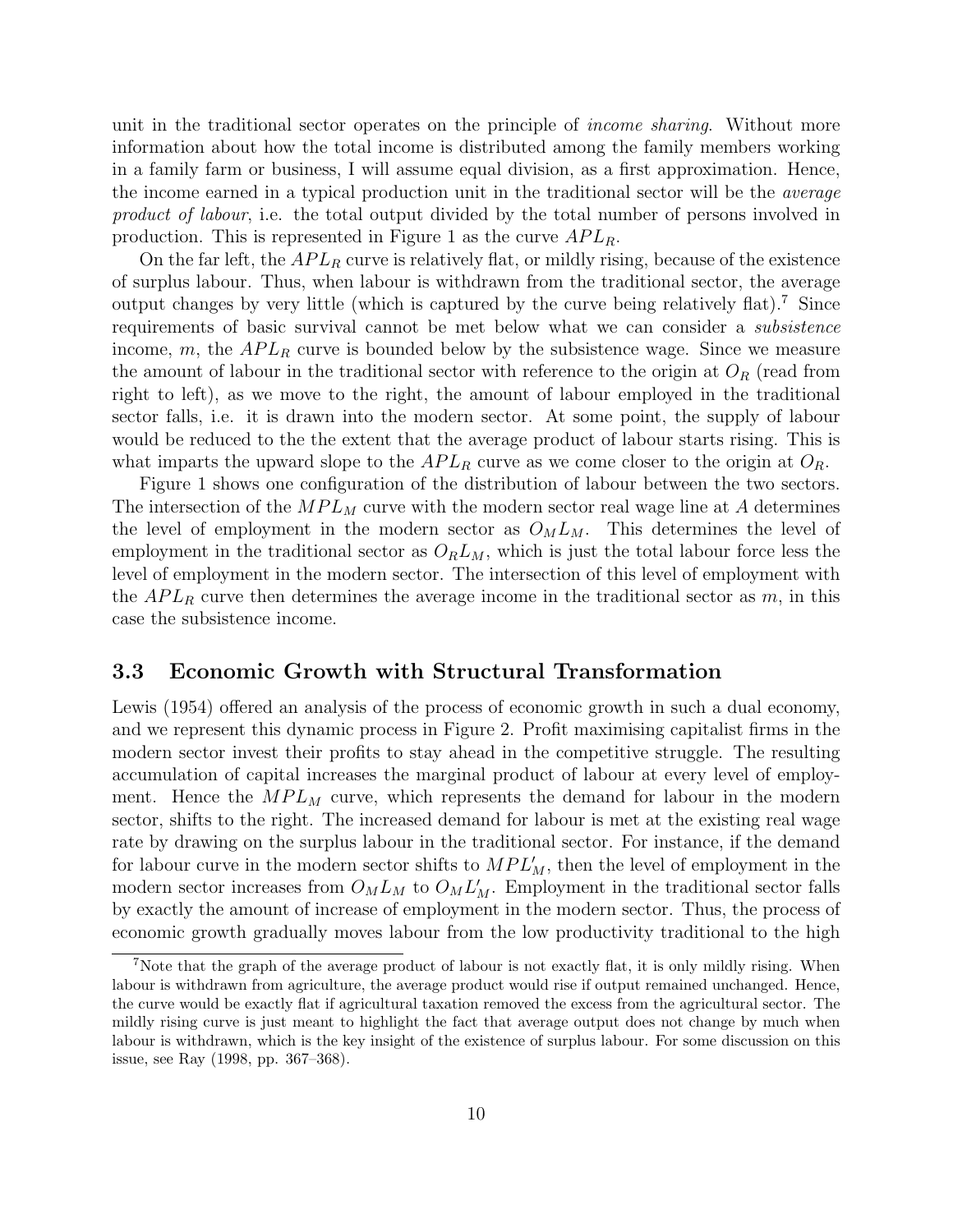productivity modern sector, so that economic growth is accompanied by structural change.



Figure 2: Capital accumulation and economic growth in a Lewis model

This process of Lewisian growth, which rests crucially on the existence of surplus labour and investment by capitalist firms of their profit incomes, will encounter two turning points, as indicated in Figure 2. Suppose the economy starts in a situation where the  $MPL_M$  curve, the demand for labour in the modern sector, intersects the real wage rate in the modern sector at the point A. As capitalists invest their profit income, the labour demand curve starts shifting rightward. When the  $MPL_M$  curve shifts all the way to intersect the modern sector real wage rate line at  $A'$ , the traditional sector employment falls to  $O_R L_M'$  and the economy reaches the first turning point. This turning point is defined by the possibility of a  $significant$  increase in the average product in the traditional sector.<sup>8</sup> If the process of capital accumulation pushes the marginal product of labour curve in the modern sector further to the right, the average product in the traditional sector will start rising above the subsistence level, m. The second turning point is reached when the process of capital accumulation in the modern sector has has managed to absorb all the surplus labour in the traditional sector.

<sup>8</sup>Since the average product curve is always mildly rising, other than if there is taxation of agricultural income to drain the excess average product, as pointed out earlier, this turning point is really defined by a relatively sharp rise in its slope. Hence, it is defined by the first instance of a *significant* rise in real wages in the traditional sector.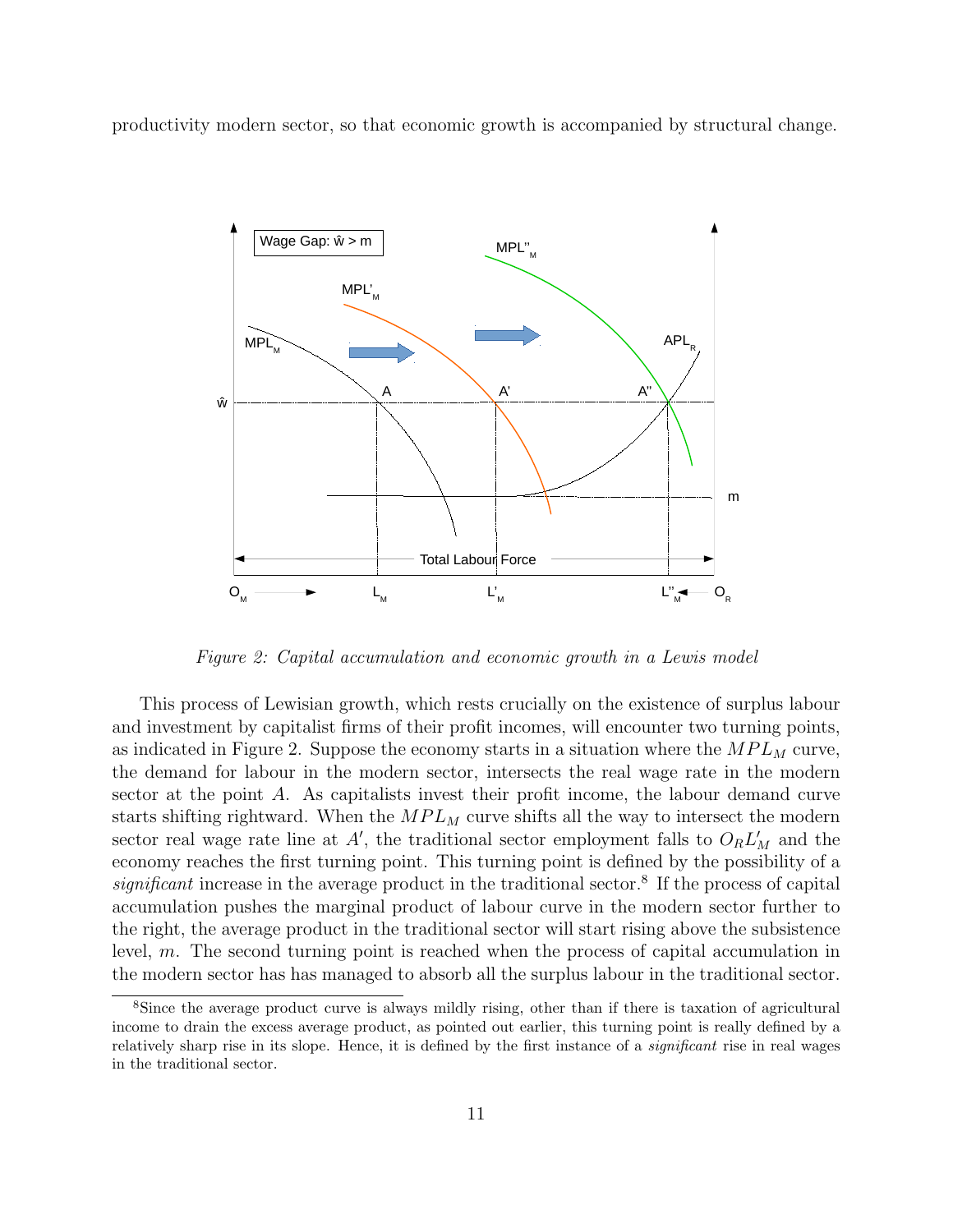Thus, this turning point is defined by the exhaustion of surplus labour, the disappearance of the wage gap between the sectors, and therefore also, of the structural transformation of the dual economy into a modern economy. This is represented in Figure 2 by the point  $A''$ , where the level of employment in the traditional sector has fallen to  $O_R L_M''$  and the real wage rate is equal in both sectors.

### 3.4 Economic Growth without Structural Transformation

If the Lewisian process worked itself to completion as a rapid pace, that would be rather happy outcome. Not only, in that case, would the economy experience economic growth, but it would also witness structural transformation, most notably the movement of significant shares of the labour force into high productivity, high income employment. But the Indian economy has not witnessed such a transformation over the past several decades, as the evidence in Table 1 shows: a large part of the workforce remains caught in low productivity, low income work? Hence, we need to ask the question: what might impede the Lewisian dynamic process of economic growth from running its course?

One assumption implicit in the whole analysis is the absence of what early development economists called the wage good constraint. If the agricultural sector is not able to increase the production of food at the pace that is necessary to meet the demands of the workers who have shifted to the modern sector, then the price of food might rise, leading to a worsening of the terms of trade for the modern sector's output. This might lead to fall in the profitability in the modern sector and reduce the pace of capital accumulation. If this were to happen, then one of the crucial sources of growth in the Lewis analysis would be choked off: slowing down of capital accumulation would reduce the growth of demand for labour in the modern sector. Thus, surplus labour would not be drawn out of the traditional sector, and the dynamic process of economic growth and structural change would be stalled. These concerns figured prominently in discussions of the decade long industrial stagnation in the Indian economy from the late 1960s onwards (Nayyar, 1994).

While these issues are probably no longer as urgent today as they were in the 1960s, there are other problems in using a strictly Lewisian framework to think about the problems of employment in contemporary India. This is because there is a serious discord between the Lewisian account and important facts about employment in contemporary India. The Lewisian dynamic, if it were to have been playing out, would have led to steady depletion of surplus labour from the traditional sector, drawn into the modern sector by the demands of capital accumulation. But this is not what we observe in India and much of the developing world. What we see, instead, is the coexistence of rapid capital accumulation and tepid employment growth in the modern sector. It is not that demand constraints or adverse terms of trade movement, factors which had been highlighted in previous work, have put a brake capital accumulation. Rather, capital accumulation is taking place apace but without the absorption of labour into the modern sector. To explain this seemingly paradoxical state of affairs, we need to turn to the pioneering work of John Harris and Michael Todaro, whose analyses represent a natural extension of the Lewis framework (Todaro, 1969; Harris and Todaro, 1970).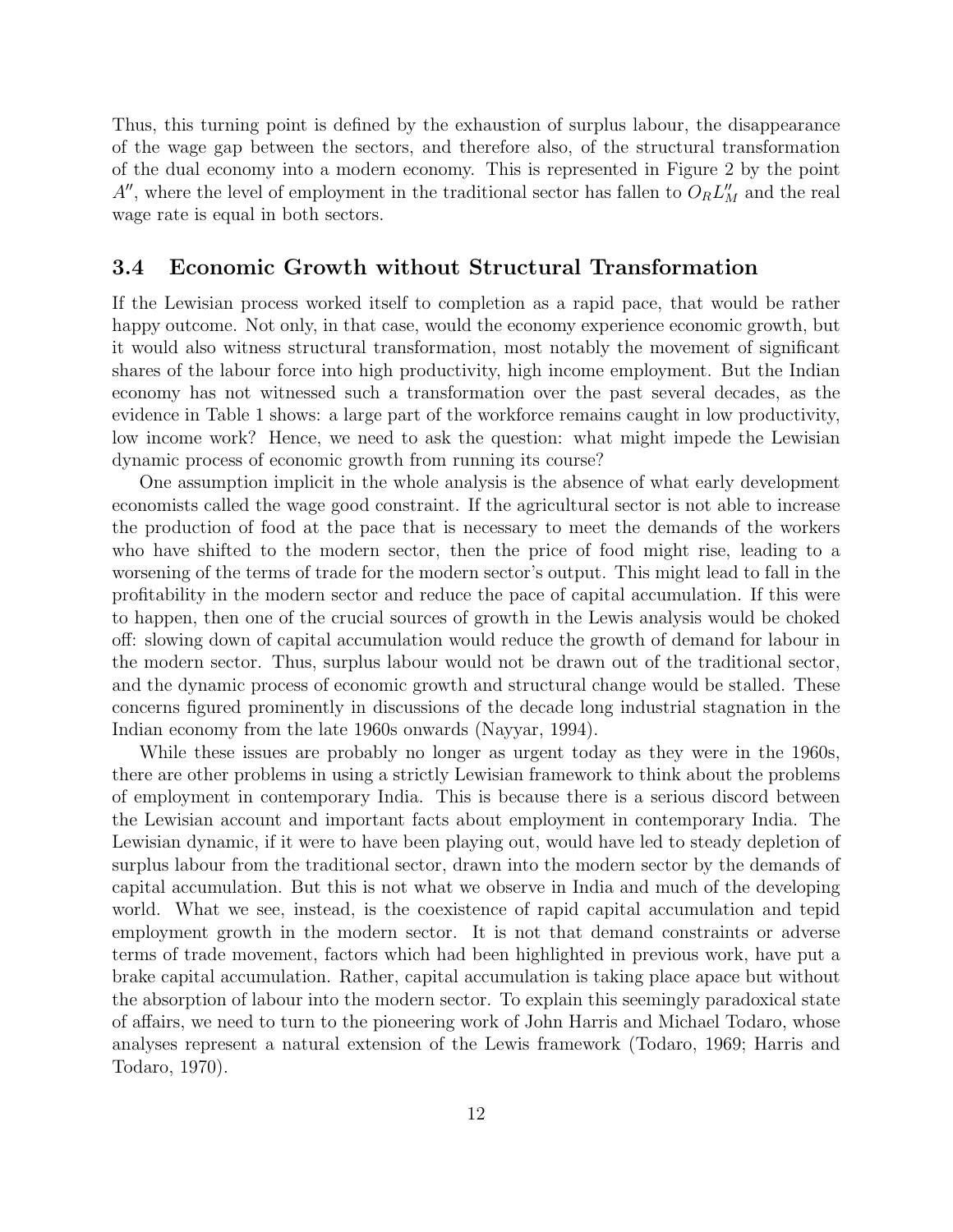# 4 The Harris-Todaro Framework

### 4.1 The Basic Set-up

By extending the analysis of the Lewisian model, Todaro (1969) and Harris and Todaro (1970) offer a framework for understanding the phenomenon of urban unemployment (and informal urban employment) in a dual economy even when there is rapid capital accumulation in the modern sector.<sup>9</sup>

The basic set-up of the Harris-Todaro model is similar to the Lewis model. The economy is composed of two sectors: an urban, modern sector characterised by capitalist relations of production; and a rural, traditional sector characterised by small scale family labour-based production units. In line with the basic assumptions of a dual economy model like that of Lewis (1954), there is an *exogenously* given wage gap.

The key novelty introduced by Harris and Todaro (1970) is an explicit analysis of the decision making process of worker-peasants with regard to the sector in which they decide to work. For any worker, there is the choice between working in the traditional sector in rural areas and migrating to urban areas to work in the modern sector. If expected urban income  $\geq$  expected rural income, then workers in rural sector will decide to migrate to the urban sector. The only situation of *migration equilibrium* will arise when expected urban and rural incomes become equal. This implies unemployment, in the urban, modern sector, either in the form of open unemployment or in the form of informal employment.

To see this, let us start with the traditional (rural) sector. The existence of surplus labour means that there is a guarantee of employment, but only at low wage (or average income). Hence the expected income in the traditional sector, which is the product of the probability of finding employment and the rural income (or wage), is the average rural income itself. This is because the probability of finding employment is unity.

Turning to the modern (urban) sector, we begin by noting that the existence of a wage gap implies that the average real wage in the modern sector is higher than the average income in the traditional sector. If the probability of finding a job in the modern sector was unity, then the expected urban income would be the modern sector wage. But this cannot be a situation of equilibrium because, in this situation, expected urban income is higher than the expected rural income. The only way the economy can attain the migration equilibrium, in the presence of the wage gap, is if the probability of finding employment in the modern sector is less than unity. But the probability of finding employment in the modern sector is the ratio of the total number of jobs in the modern sector and the total number of workers looking for those jobs. Since migration equilibrium requires the probability of urban employment to be less than unity, this means that there has to be more workers looking for jobs than there are

<sup>&</sup>lt;sup>9</sup>As I have noted earlier, Lewis (1954) explicitly recognizes the existence of what we today call urban informal employment, or what Todaro (1969) called the urban traditional sector. But what the Lewisian framework does not allow us to explain is the simultaneous existence of rapid capital accumulation in the modern sector and, at the same time, a steady or increasing share of urban informal employment. This is what the Harris-Todaro analysis allows us to explain. In later work, Lewis did recognize this aspect of the problem of employment in developing countries (Lewis, 1976).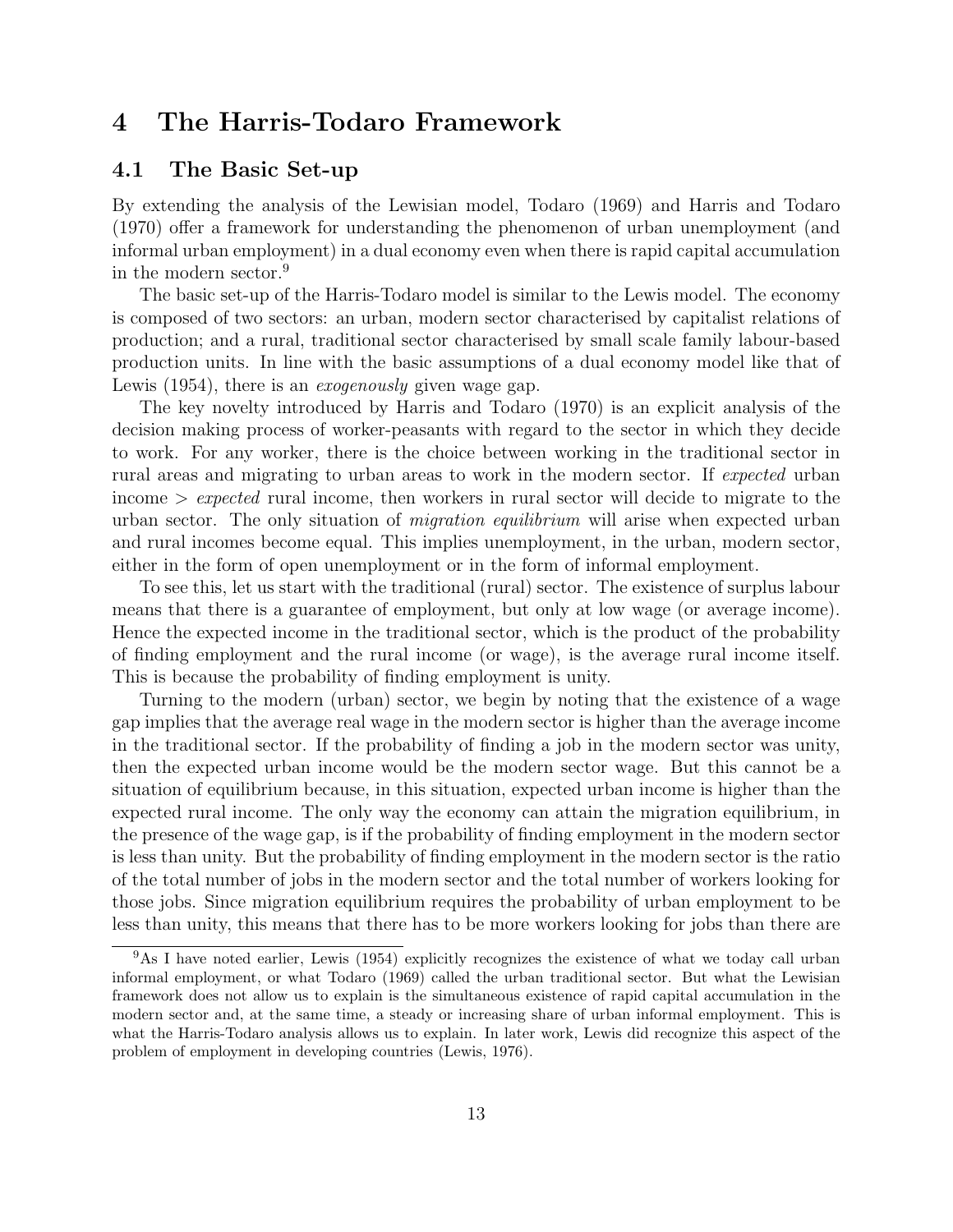jobs in the modern sector. This implies that there will be unemployment in urban areas, i.e. some workers who migrate from rural areas will not be able to find jobs, but will be part of the pool of unemployed workers in urban areas.



Figure 3: Basic set up of the Harris-Todaro model. Employment in the modern sector is represented by the length of the segment,  $O_M L_M$ ; employment in the traditional sector is represented by the length of the segment  $O_R L_R$ . Thus, there is unemployment in the urban sector represented by the length of the segment  $L_M L_R$ .

This basic insight of the Harris-Todaro model - that there has to exist unemployment in the urban areas - can conveyed with the use of Figure 3. The elements of the Figure are the same as in the representation of the Lewis model in Figures 1 and 2:  $MPL_M$  and  $APL_R$ denote the marginal product of labour in the modern sector and the average product of labour in the traditional sector, respectively;  $\hat{w}$  and m denote the real wage rate in the modern sector and the subsistence income level in the traditional sectors, respectively. To find the levels of employment in the two sectors, we start with the modern sector. The intersection of the  $MPL_M$  curve with the real wage line at A determines the level of employment in the modern sector:  $O_M L_M$ . To find the level of employment in the traditional sector, we draw a rectangular hyperbola through point A. The point of intersection of the hyperbola with the  $APL_R$  curve, B, gives the level of employment in the traditional sector:  $O_R L_R$ . This shows that the level of unemployment in the urban areas is given by the length of the segment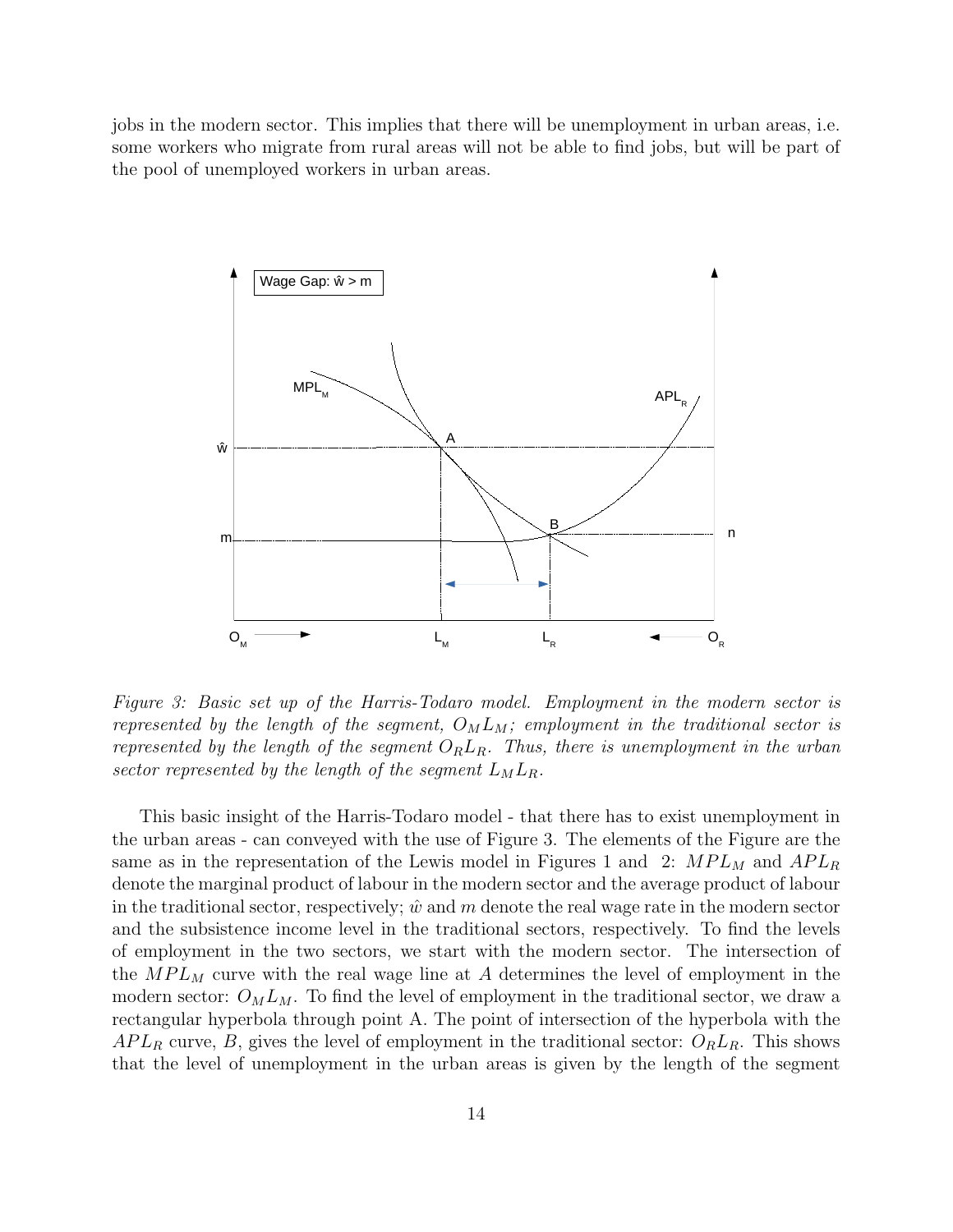$L_M L_R$ .

Why do we draw a rectangular hyperbola through point A? This geometric device is used to incorporate the migration equilibrium into the diagrammatic analysis and to correctly determine the level of employment in the traditional sector. To see this, recall that the equation for a rectangular hyperbola is of the form

$$
xy = k
$$

where k is some fixed real number, and x and y refer to the two variables related to each other through the relationship given by the equation for the rectangular hyperbola. Hence, since points A and B both lie on the rectangular hyperbola (read with respect to the origin at  $O_M$ , we have

$$
\hat{w} \times O_M L_M = n \times O_M L_R.
$$

The left hand side of the above equality is the product of the real wage earned in the modern sector and the employment in the modern sector; the right hand side is the product of the average income earned in the traditional sector, n, and the line segment  $O_M L_R$ . The above equality implies that

$$
\frac{O_M L_M}{O_M L_R} \times \hat{w} = n. \tag{1}
$$

Note that the length of the segment  $O_M L_R$  represents the part of the labour force that is not employed in the traditional sector. Since workers can be present in either of the two sectors - the traditional and the modern -  $O_M L_R$  represents the total number of workers present in the modern sector. Similarly, the length of the segment  $O_M L_M$  represents the labour force employed in the modern sector. Hence the ratio,  $O_M L_M / O_M L_R$ , represents the ratio of the number of jobs in the modern sector (which is equal to the number of employed workers) and the number of workers available for work, i.e. the total number of workers present in the modern sector. Hence, this ratio is the probability of finding employment in the modern sector. Thus, the left hand side of (1) is the expected income in the modern sector because it is the product of the urban real wage and the probability of finding a modern sector job. The right hand side of (1) is, of course, the expected income in the traditional sector. Hence, (1) is a representation of the migration equilibrium.<sup>10</sup>

### 4.2 Two Implications

There are two important implications of the Harris-Todaro model that are worth noting. The first implication is that there has to be unemployment in the urban sector, i.e. the probability of finding employment in the modern sector has to be less than 1. This means that there will always be more workers in the modern sector looking for jobs than the number of jobs, so

 $10$ There are many limitations of the Harris-Todaro analysis. For instance, since expected incomes are equated to get the migration equilibrium, the implicit assumption is that workers are risk neutral, which might not be valid. Again, equating the probability of employment in the modern sector with the ratio of jobs and workers might be restrictive. A more flexible specification would allow the former to be a *function* of the latter. For these and other criticisms of the Harris-Todaro analysis, see Sen (1975); Basu (1997).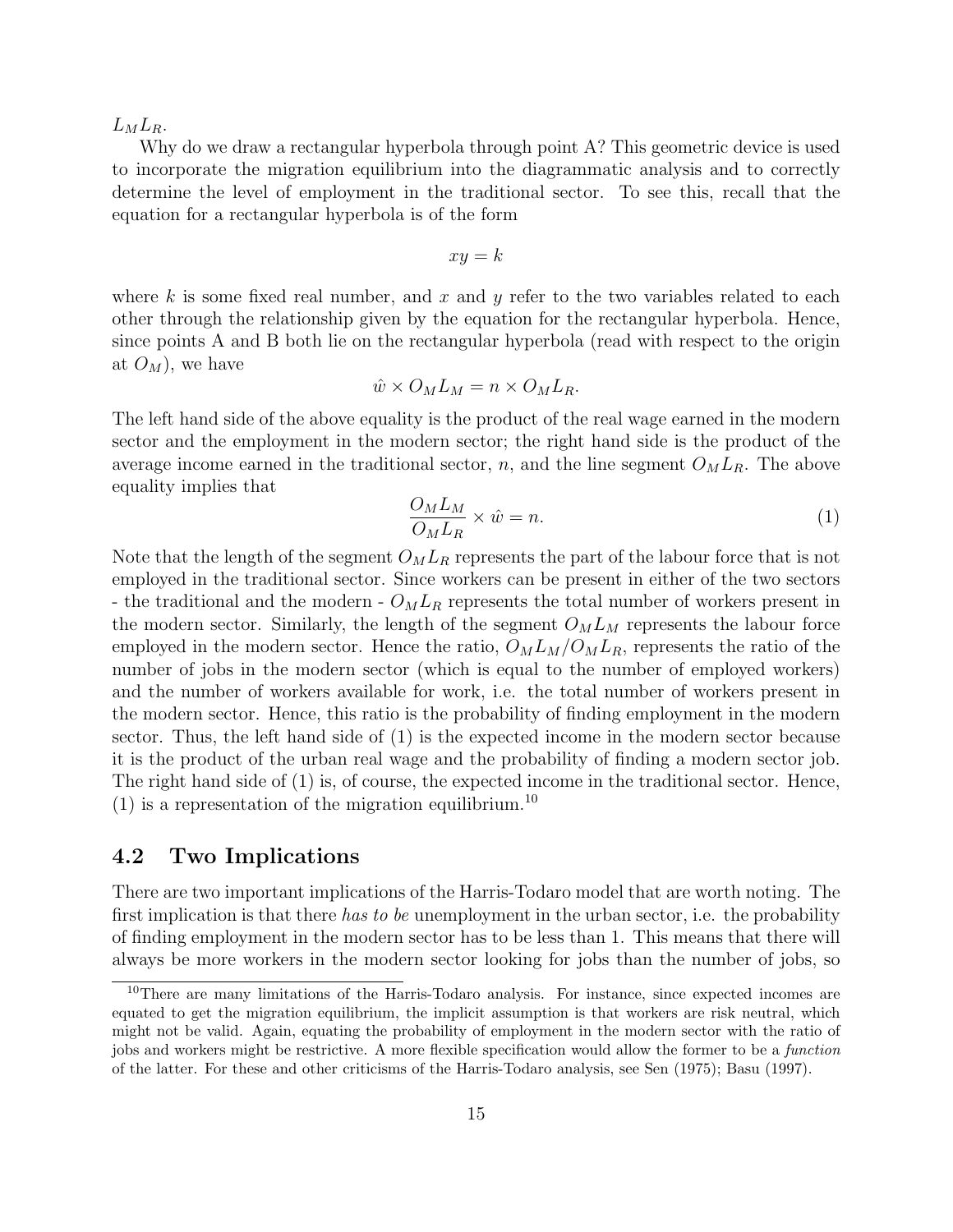that some of the workers will remain unemployed, hoping to find a job when the next spurt of growth occurs. In this context we can think of unemployment broadly so that it includes two categories of workers: (a) workers in open unemployment, and (b) workers in informal employment. While open unemployment means zero income, informal employment in the urban sector can be seen as giving some positive income (that is lower than the average real wage in the formal sector). Thus, the Harris-Todaro analysis shows that some workers will always be caught in low income employment or zero income unemployment in the modern sector.

The second implication of the Harris-Todaro model is that narrowing down of the wage gap will be accompanied by lower rates of unemployment in the modern sector. To see this, let us return to the migration equilibrium captured by  $(1)$ . If we denote by L and U the number of employed and unemployed workers in the modern sector, with unemployment understood broadly, then we can define the *unemployment rate* in the modern sector as

$$
u = \frac{U}{L+U}.\tag{2}
$$

Using this definition of the unemployment rate, we can re-write the migration equilibrium condition in (1) as

$$
u = 1 - \frac{1}{w_g},\tag{3}
$$

where  $w_g = (\hat{w}/n)$  is the wage gap, i.e. the ratio of the real wage in the modern sector,  $\hat{w}$ , and the average income in the traditional sector,  $n<sup>11</sup>$  Hence, the re-written migration equilibrium condition in (3) shows that the unemployment rate in the modern sector is positively related to the wage gap in the economy.<sup>12</sup> A straightforward but important implication is that if the wage gap in lowered, say by some policy intervention, the unemployment rate - broadly construed - in the modern sector will also go down.<sup>13</sup>

### 4.3 Economic Growth with Growing Unemployment

We can now use the Harris-Todaro model to make sense of the paradoxical scenario we observe in India today: coexistence of rapid capital accumulation and stable or increasing unemployment, broadly understood, in urban areas.

The economy we wish to analyse is represented in Figure 4. The economy starts with a level of employment of  $O_M L_M$  in the modern sector, a level of employment  $O_R L_R$  in the traditional sector, and a level of unemployment in the urban sector represented in Figure 4 by the horizontal segment  $L_R L_M$ . Suppose now there is capital accumulation in the modern

<sup>&</sup>lt;sup>11</sup>The migration equilibrium condition is given by:  $(L/(L+U)) = (n/\hat{w})$ , which can be written as 1 −  $(U/(L+U)) = (n/\hat{w})$ , which gives:  $1 - u = (n/\hat{w})$ . Since  $w_q = (\hat{w}/n)$ , we get  $u = 1 - (1/w_q)$ . Note that since  $w_a \geq 1, 0 \leq u \leq 1$ .

<sup>&</sup>lt;sup>12</sup>One can easily extend the analysis to explicitly incorporate informal employment in the urban sector. For some details of such an analysis, see the Appendix.

<sup>&</sup>lt;sup>13</sup>This idea is not novel. In fact, it can be found in standard textbooks of development economics. For instance, see Basu (1997, ch. 8) and de Janvry and Sadoulet (2016, ch. 12).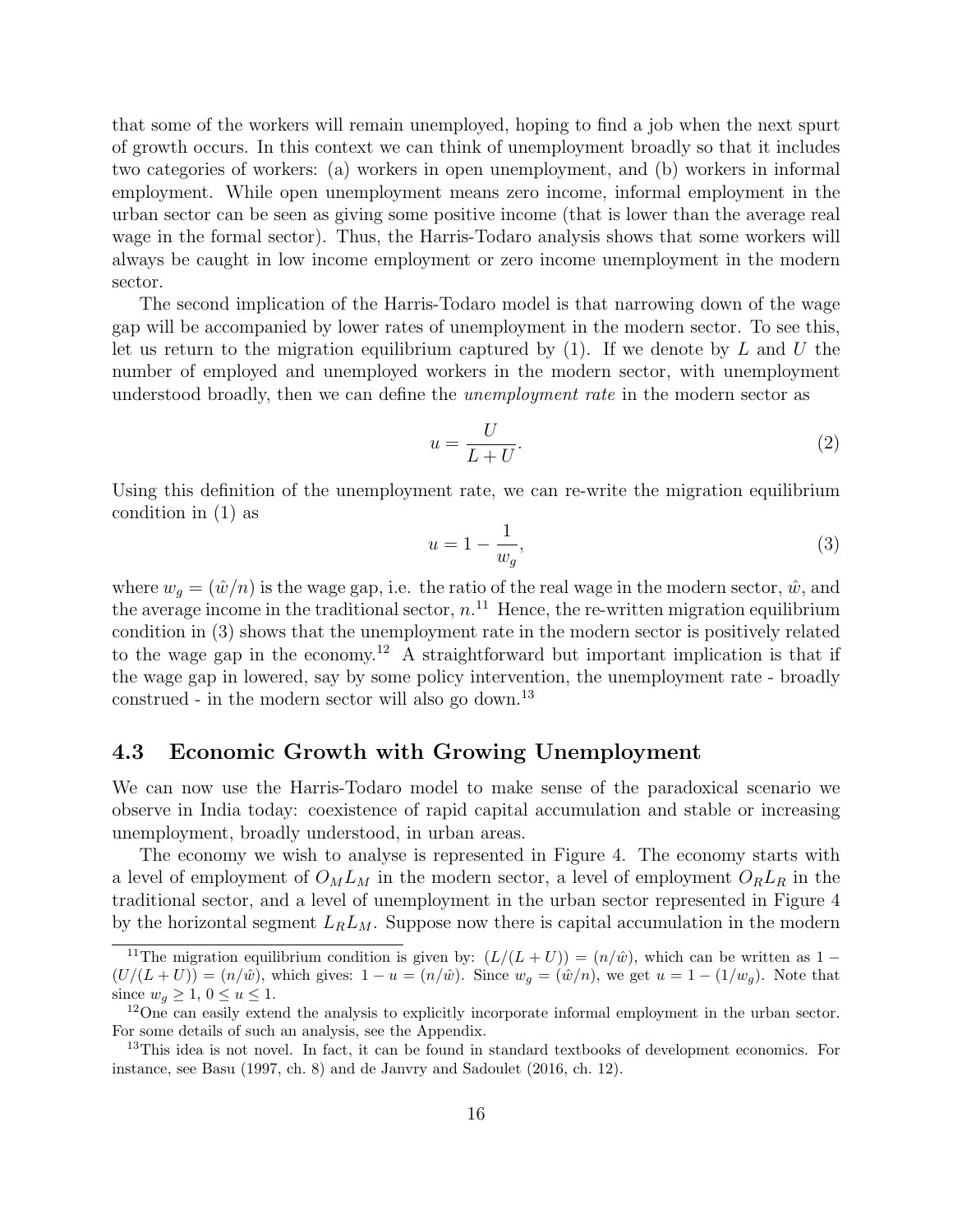sector. This would push out the marginal product of labour curve to the right. The new marginal product curve,  $MPL'_{M}$  intersects the urban real wage line at A', giving  $O_{M}L'_{M}$  as the level of employment in the modern sector. Using the same geometrical device as before, we draw a rectangular hyperbola through  $A'$ . The rectangular hyperbola intersects the average product of labour curve in the traditional sector at  $B'$ , so that the level of employment in the traditional sector is given by  $O_R L_R'$ . This means that the level of unemployment, broadly construed, in the urban sector is now given by  $L'_{M}L'_{R}$ . There is no guarantee that either the level or the rate of unemployment will fall with capital accumulation. In fact, for plausible shapes of the marginal and average product curves in the two sectors, the level and rate of unemployment can not only remain unchanged, it can also increase along with capital accumulation. Hence, we are now able to make sense of the coexistence of rapid capital accumulation and rising unemployment, the latter broadly construed, in an economy like India's.



Figure 4: Capital accumulation and urban unemployment in the Harris-Todaro model

What is the intuition for this seemingly paradoxical result? The key factor that drives the result is the existence of the wage gap. As long as the wage gap exists, there will be migration from the traditional to the modern sector so as to equalize the expected incomes in the two sectors. This means that when there is rapid capital accumulation in the modern sector, which leads to an increase in the demand for labour, migration of labour from the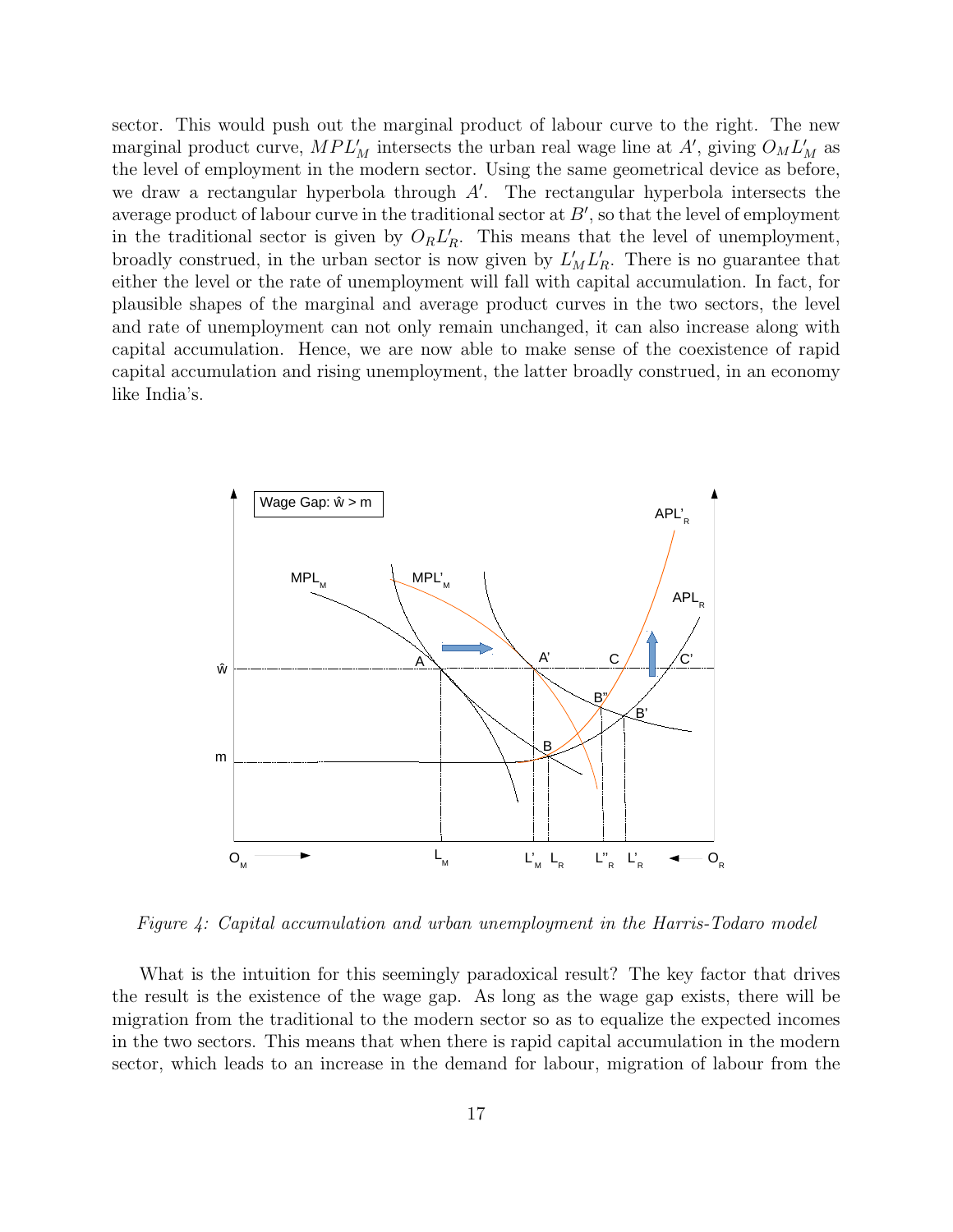traditional sector will also take place. In plausible scenarios, the migration will completely swamp the increased demand for labour, leaving a net increase in the unemployment level (and even in the rate of unemployment). Note that the result does not rely on increasing capital intensity of production, a factor that has often been attributed as the reason for the problem of employment. If capital accumulation is accompanied by technological change that increases the capital intensity of production methods, the problem highlighted by the Harris-Todaro analysis will only worsen.

If the key factor driving the continued existence of urban unemployment, even in the face of rapid capital accumulation, is the wage gap, we need to understand reasons for its existence and track its evolution over time. What maintains the wage gap? While labour legislation and the power of unionised workers in the modern sector, especially the component of the modern sector that is under the direct control of the State, could be contributing factors, there are other reasons as well, as I have mentioned above. It is often in the interest of employers in the modern sector to keep the real wage rate higher than what would be dictated by market clearing considerations. A large literature in information economics has pointed out that higher wages reduce worker turnover and increase worker effort. Thus, it is very much within the profit maximizing calculus of capitalist firms that they would refuse to let the real wage fall so as to reduce the wage gap.



Figure 5: The wage gap in the Indian economy, 1993–94 to 2011–12. Source: The real wage data are from Mehrotra et al. (2014).

If we accept the importance of the wage gap, a natural question to investigate is its evolution over time. Figure 5 shows time series plots of the average rural and urban real wage, measured in 2001–02 rupees, over the past few decades. The data in Figure 5 show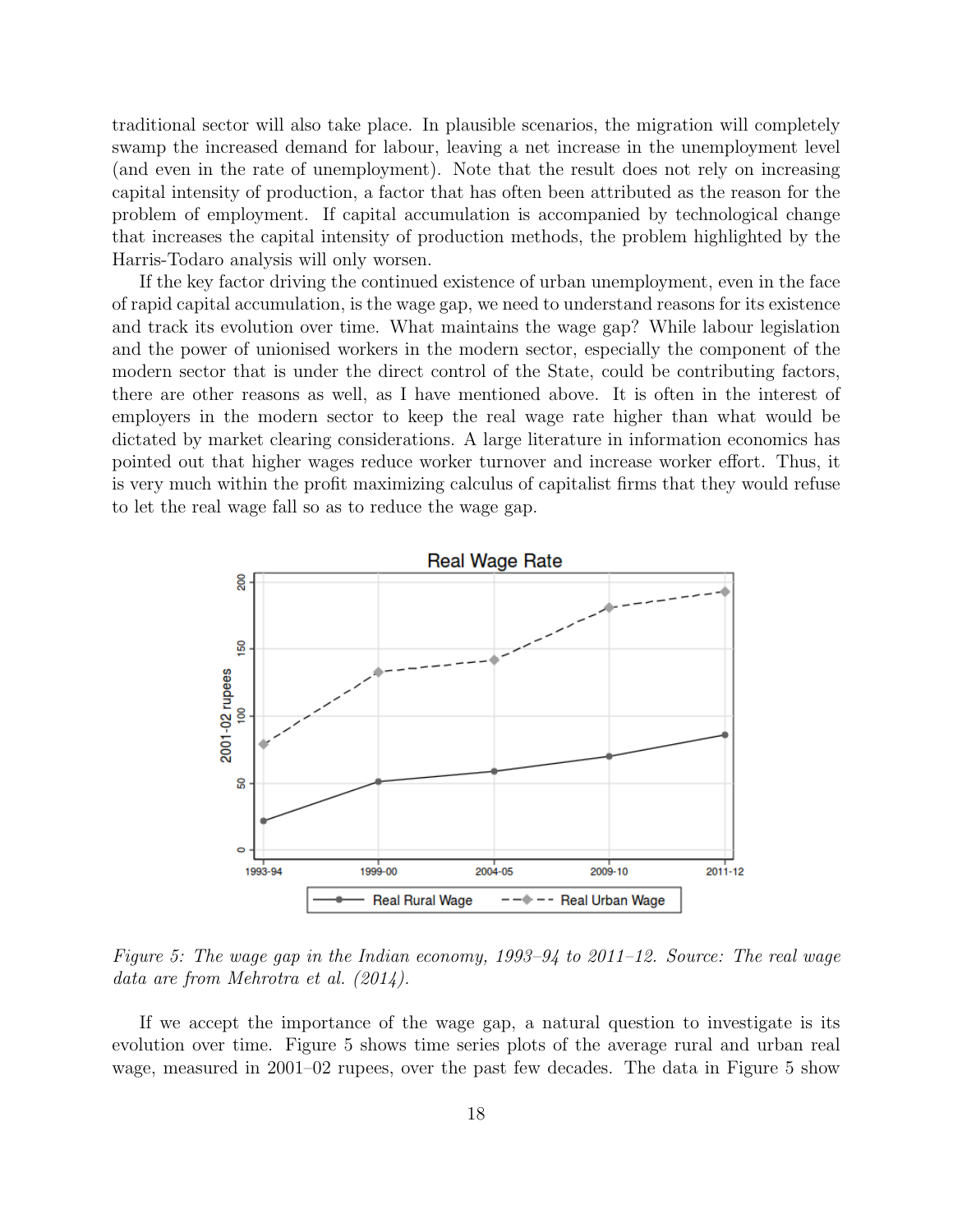clearly that the wage gap has not narrowed down over the past three decades since the early 1990s. In fact, it has widened in absolute terms. If we return to our discussion of the migration equilibrium condition of the Harris-Todaro model represented by (3), we recall that the wage gap and the unemployment rate in the modern sector are positively related. Using the data in Figure 5, we would then conclude that the unemployment rate in the modern sector (in urban areas) must have remained unchanged or increased. Since this is what we have observed for the Indian economy (see the evidence in Table 1), this provides us with one lens through which to understand the problem of employment in contemporary India.

# 5 Conclusion: Some Policy Implications

What policies can be adopted to make a dent on the problem of employment? The preceding analysis suggests a two pronged policy strategy.

The first component of the policy framework must deal with the adoption, enactment and implementation of a set of measures that can significantly reduce the wage gap. Since the wage gap can be reduced in either of two ways, i.e. by decreasing the urban wage, holding the average rural income constant; or by increasing rural incomes faster than the urban real wage, the question would arise as to which of these is more desirable. There are many reasons, I wish to argue, to recommend the latter, i.e. narrowing the wage gap by increasing rural incomes and not by reducing urban incomes. First, the increase in rural incomes while holding urban wages from falling would impart an overall impetus to the levels of aggregate demand in the economy. This will be beneficial in sustaining rapid economic growth in the macroeconomy, as has been pointed by other scholars (Nagaraj, 2017). Second, the relative increase in rural incomes will reduce levels of overall inequality in the distribution of income even as average incomes of the poorest and most vulnerable rise. This would be construed as an overall increase in economic welfare by most economists and policy makers.

What are the concrete policies that might be used for reducing the wage gap in the way that I am advocating? There are at least four concrete policies that can be used for this purpose. First, a step up in public investment in agriculture related to soil improvement, irrigation, extension services, and other related aspects of agricultural production can help in increasing the productivity and incomes in the sector. Second, increasing the outlays for the generation of public employment through the MGNREGA can push up the subsistence income level in rural areas and improve the fall back position of peasant-workers. Third, direct income subsidy to the rural poor, in the form of a better public distribution system and other such measures would also be of use. Fourth, infrastructural investment in rural areas, like the building of roads, electrification, storage facilities, and transportation networks would also be beneficial.

The first and the fourth measures, acting in conjunction, will lead to an increase in the productivity of agricultural production. The second and third measures will increase the average income levels in rural areas for every level of employment.<sup>14</sup> In terms of the analysis

<sup>14</sup>Since there has been an inclusion of a clause for MGNREGA work to also be done on private land, that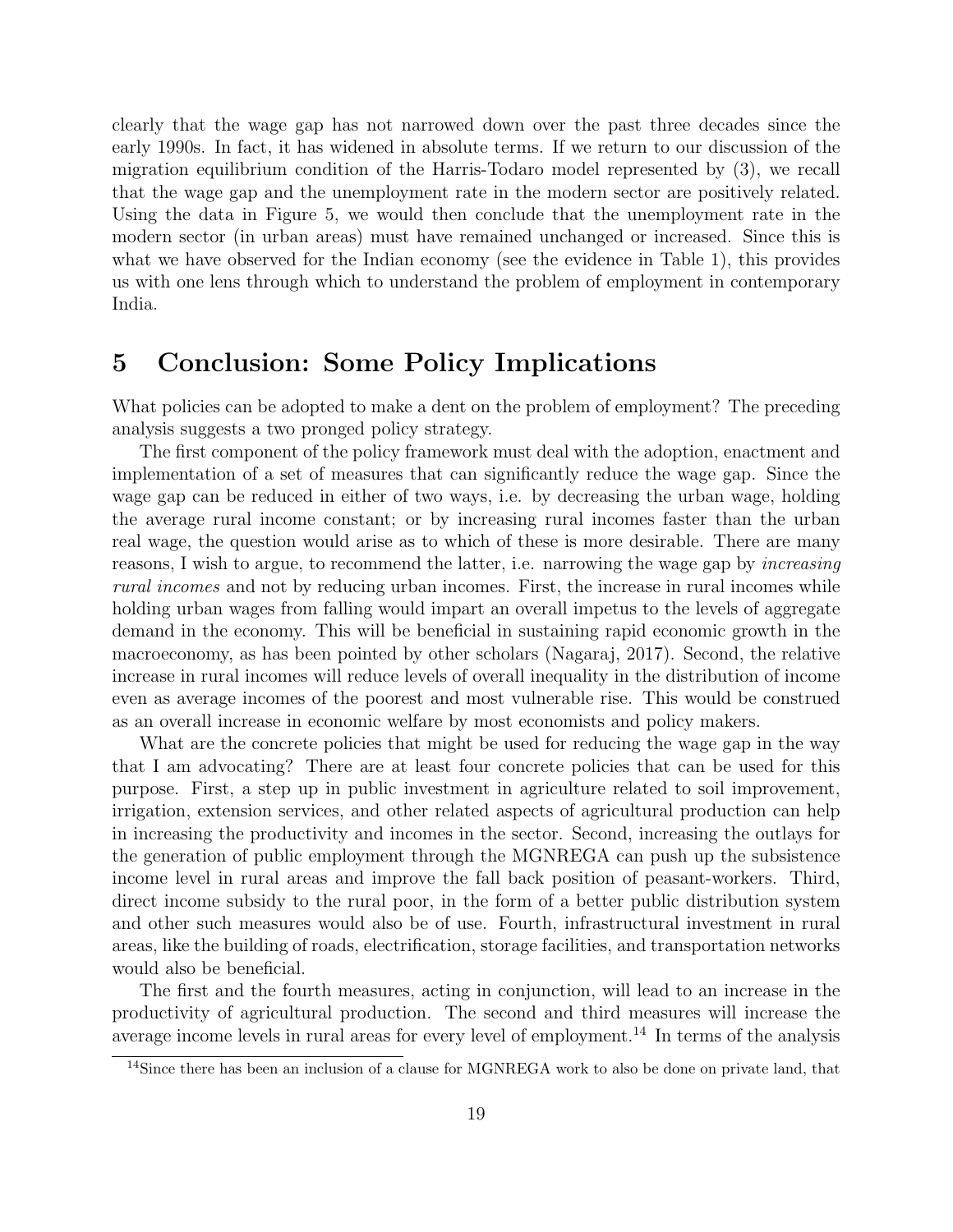presented in Figure 4, all these sets of policies would shift the average product of labour in the traditional sector (or at least in a large segment of the traditional sector, viz. agriculture) upwards. As can be seen from Figure 4, this will imply lower levels of unemployment in the urban sector for every trajectory of accelerated capital accumulation in the modern sector.

One such alternative scenario is depicted in Figure 4. The starting point of the analysis is represented by the points A and B, which pin down the levels of employment in the modern and traditional sectors, as also the level of broad unemployment in the modern sector. These are represented by lengths of the line segments,  $O_M L_M$ ,  $O_R L_R$ , and  $L_M L_R$ , respectively. Stating from this initial situation, there is capital accumulation in the modern sector, which shifts the marginal product curve to  $MPL'_M$ . Unlike the previous scenario, there is a simultaneous upward shift of the average product of labour curve in the traditional sector due to implementation, for instance, of the above four policies. Due to the upward movement of the average product curve in the traditional sector, its intersection with the rectangular hyperbola occurs at B", instead of at B'. Hence, the level and rate of unemployment in the modern sector is lower than in the absence of the policies.<sup>15</sup>

One key implication of this strategy that might generate scepticism is that it will increase employment in agriculture. This is because it has been widely accepted as a 'fact' that Indian agriculture cannot absorb more labour. While there will be limits to how much labour can be absorbed in agriculture, the Indian economy seems to be far off from such a scenario. How do we know this? One way to address this concern is to look at land yields, i.e. output per hectare of land, of key crops in the Indian economy and compare it with other areas of the world. Not only compared to countries like the United States, China, and Canada, but also in comparison to countries like Brazil and Bangladesh, average yields for many crops in India is quite low (Nagaraj, 2017). The implication is that there is still lot of scope for land-augmenting technological progress in agriculture, which might absorb labour. Hence, there is lot of merit, apart from demand-side considerations, to develop a concerted policy to increase agricultural productivity.

The second component of the strategy must include policies to create incentives for capital accumulation in the urban sector because the ability of the agricultural sector to absorb labour is limited. Thus, capital accumulation and shifting of labour from the traditional to the modern sector must take place, as emphasized by Lewis (1954). But the rigours of the transition - from the current state with surplus labour to a state with the vast majority of labour employed in the modern sector - can be significantly reduced in terms of human costs if rapid capital accumulation in the modern sector is stepped up only after the wage gap has been narrowed down significantly. The current focus on directly creating jobs in the modern sector by stepping up capital accumulation might be self defeating and increase human misery. A better strategy, suggest the Harris-Todaro analysis, is to start at the rural

has the potential to increase agricultural productivity as well.

<sup>&</sup>lt;sup>15</sup>Countries like South Korea, Taiwan, and China, which have managed to successfully industrialize along with structural transformation of their economies witnessed serious land reforms and rapid agricultural growth prior to sustained industrial take-off. It seems that the wage gap was narrower in these countries when they embarked on rapid industrialization. Hence, they could address the problem of urban unemployment and informal employment much more successfully than countries like India.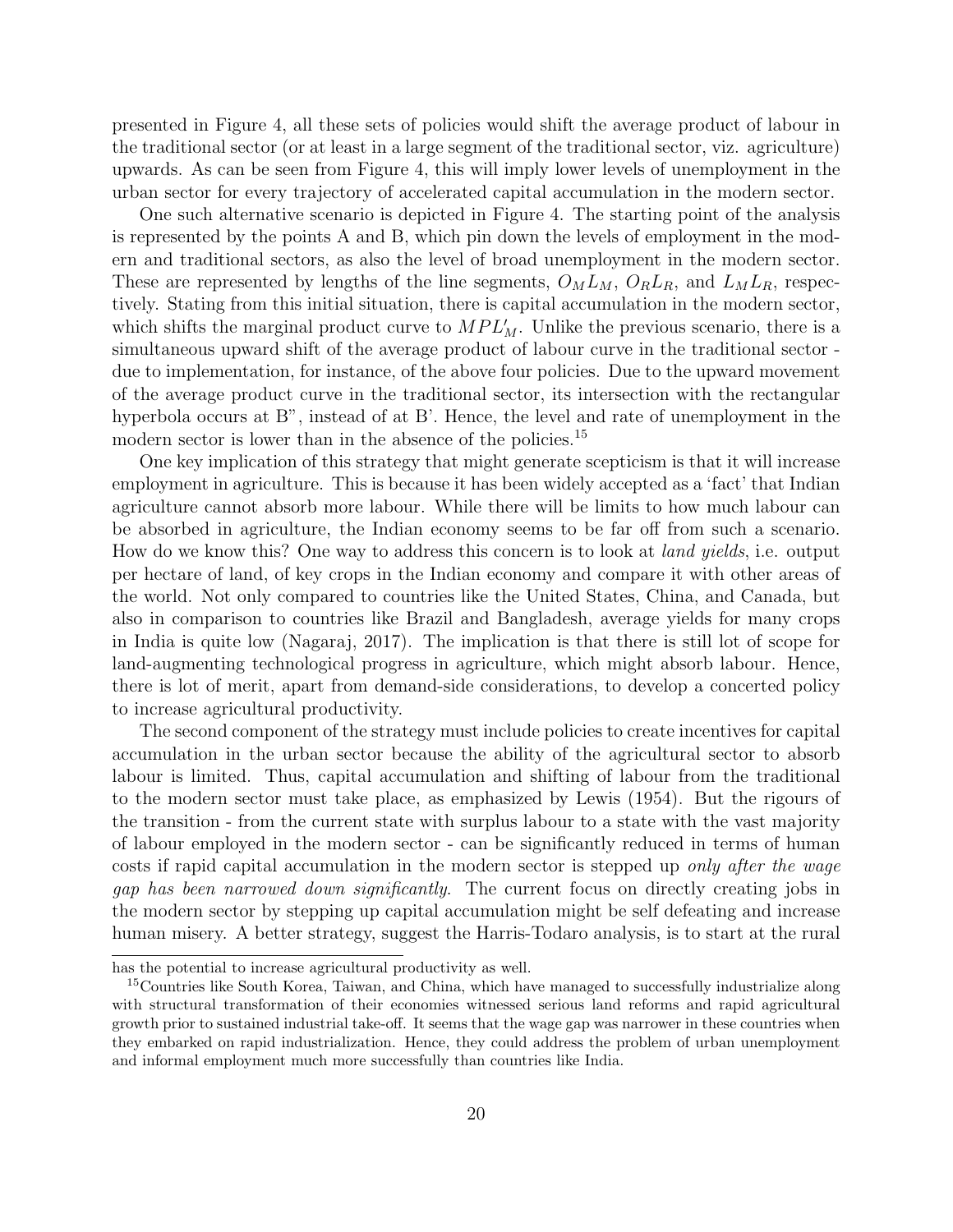end of the economy, increase incomes in that sector, narrow down the wage gap and only then move towards the urban end.<sup>16</sup> The amount of capital accumulation that would be required to absorb the surplus labour in this second approach will be significantly lower than what would be required in a strategy with a singular focus on the modern sector. Contrast, for instance, the points C and C' in Figure 4, both of which represent absence of the wage gap. In the case of C', it is only the marginal product of labour curve in the modern sector that shifts out due to capital accumulation. In the case of C, the average product of labour in the traditional sector also rises up (in addition to the outward shift of the marginal product curve in the modern sector). In the case of the intersection at C', the marginal product of labour curve in the modern sector would need to move out by a far larger magnitude than in the case of C. Such massive rates of capital accumulation in the modern sector might not only encounter traditional supply side constraints, but also, much more importantly, environmental constraints.

Thus, what we need, in my opinion, is a radical reorientation of the focus of the existing development strategy: from the current state of neglect, we need to bring back the focus on the agricultural sector. This reorientation is the key to addressing the problem of employment in contemporary India without also worsening environmental problems and hitting supply constraints. The additional advantage of this strategy is that it will ensure that the process of economic growth is broad-based and relatively equitable.

# Appendix: Informal Employment

It is easy to extend the analysis in section 4 to explicitly include informal employment in the urban sector. Suppose worker-peasants in the traditional/rural sector earn average income n. If they migrate to the urban sector, they can be in either of the following three states: formal employment, informal employment, and open unemployment. Let  $L = L_F + L_I$ , where L refers to all the workers who are employed in the urban sector,  $L_F$  and  $L_I$  refer, respectively, to formal and informal employment in the urban sector. Suppose the wage rate in formal employment is given by  $w_F$  and average income in informal employment is given by  $w_l$ . Let us represent workers in open unemployment in the urban sector, as before, with U. Thus, in this setting, the "broad" unemployment rate would be defined as

$$
u = \frac{L_I + U}{L_F + L_I + U} = 1 - \frac{L_F}{L_F + L_I + U},\tag{4}
$$

and our interest is in understanding the effect of wage differentials on the unemployment rate represented by (4).

What is the relationship between the average rural income, and the wages for formal and informal urban employment? It is intuitively clear that wages in formal employment will be higher than average income in informal employment, i.e.  $w_F \geq w_I$ . It also seems reasonable to assume the following: (a) average income in informal urban employment,  $w_I$ , will be lower

<sup>&</sup>lt;sup>16</sup>In addition to increasing agricultural productivity, fostering growth of the rural non-farm sector would be an important part of this strategy.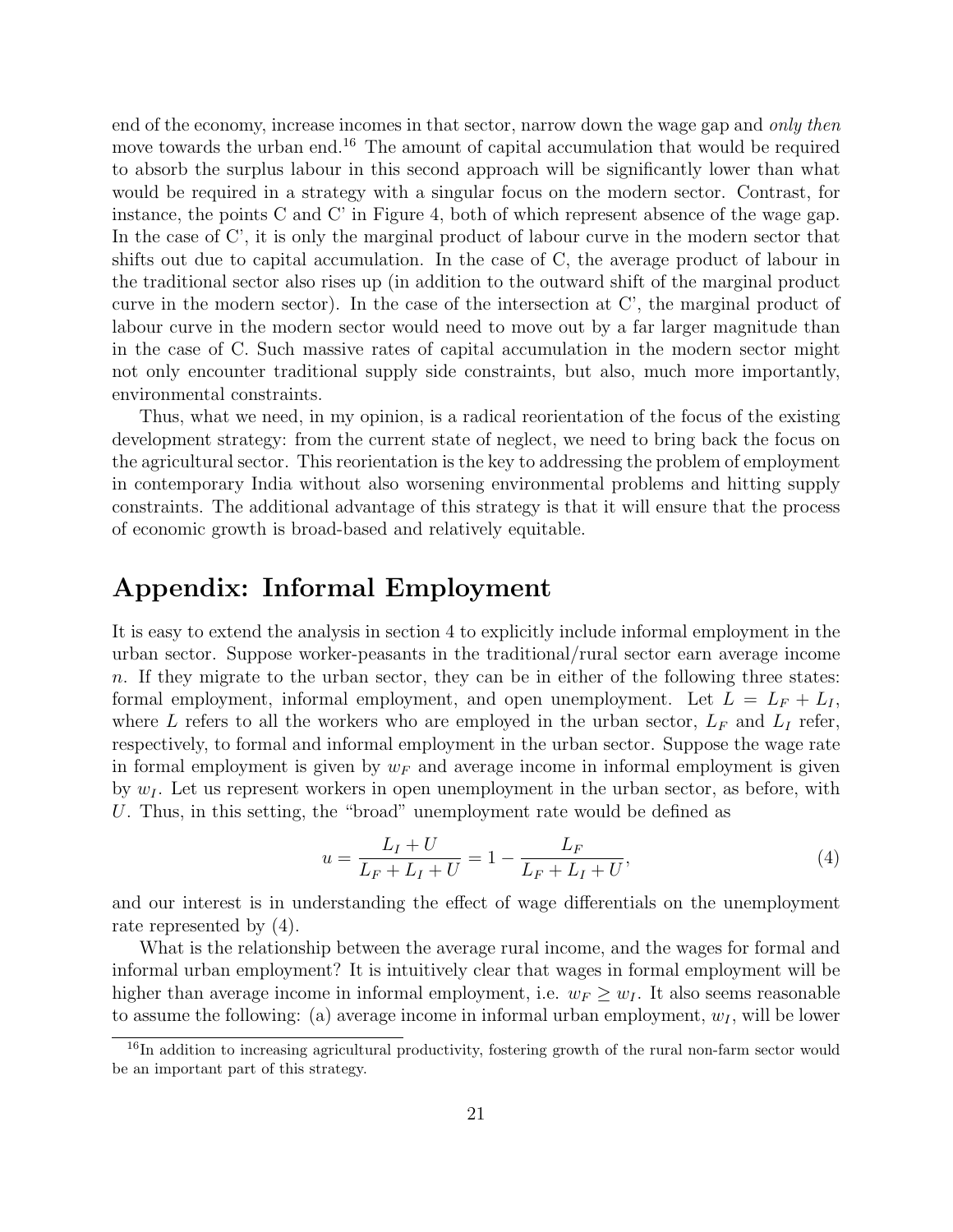than the average income in the traditional sector, n; and (b) formal sector wage,  $w_F$ , will be higher than the average rural income,  $n$ . Hence, let us summarize the relationship between the three income levels as follows:

$$
w_I < n < w_F. \tag{5}
$$

Let  $p$  refer to the probability of remaining in open unemployment in the urban sector, so that

$$
1 - p = \frac{L_F + L_I}{L_F + L_I + U},
$$

and let q refer to the chance of finding formal employment *conditional on being employed in* the urban sector, so that

$$
q = \frac{L_F}{L_F + L_I}.
$$

This shows that the broad unemployment rate defined in (4) can be represented as

$$
u = 1 - \frac{L_F}{L_F + L_I + U} = 1 - \left(\frac{L_F}{L_F + L_I} \times \frac{L_F + L_I}{L_F + L_I + U}\right) = 1 - q(1 - p). \tag{6}
$$

Let us now consider the conditions for migration equilibrium in this setting with informal employment. Expected earning in the traditional sector is, as before, equal to average income in that sector:  $n$ . What is the expected earning in the modern sector? A worker can remain unemployed with a probability  $p$  and earn zero income. On the other hand, the worker can find employment with probability  $(1 - p)$ . Conditional on being employed, the worker can find formal employment at a wage  $w_F$  with probability q and informal employment at wage  $w_I$  with probability  $(1 - q)$ . Hence, expected earning in the urban sector is given by  $0 \times p + (1-p) \times [qw_F + (1-q) w_I]$ . In migration equilibrium, expected incomes in the traditional and modern/urban sectors must be equal, i.e., we must have

$$
n = (1 - p) \times [qw_F + (1 - q) w_I].
$$

Algebraic manipulation of this condition gives us a new version of the migration equilibrium as

$$
u = 1 - \frac{1}{w_g},\tag{7}
$$

where  $u = 1 - q(1 - p)$  is the rate of broad unemployment in the urban sector as defined in (4), and

$$
w_g = \frac{w_F}{n - (1 - p)(1 - q)w_I} = \frac{1}{\frac{n}{w_F} - (1 - p)(1 - q)\frac{w_I}{w_F}}
$$
(8)

is the revised wage gap.<sup>17</sup> Using  $(7)$ , we get the same qualitative result as in the main text of the paper: reducing the revised wage gap will reduce the broad unemployment rate.

<sup>&</sup>lt;sup>17</sup>The condition in  $(5)$ , i.e. that the average income in the urban informal sector is lower than average incomes in the rural sector, ensures that the revised wage gap is a positive quantity. In some contexts, it might be realistic to drop this assumption and instead allow the average income in the informal urban sector to be higher than the average income in the rural sector. This scenario can be accommodated in this analysis, and will not change the results as long as the average income in the informal urban sector is not "too high". In particular, as long as  $n < w_I < \lambda n$ , where  $\lambda = (1-p)^{-1}(1-q)^{-1} > 1$ , the results presented in this section will remain unaltered.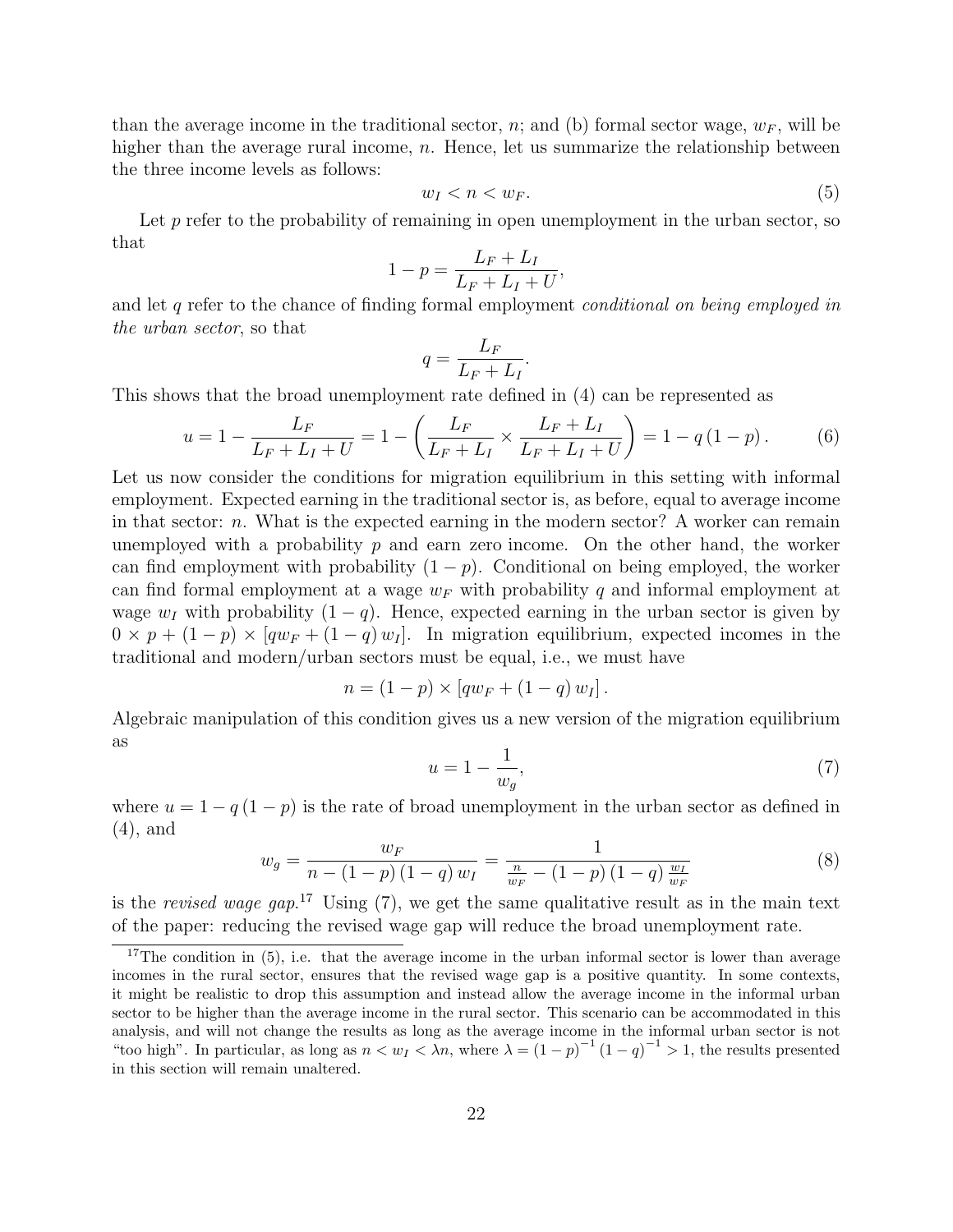The revised wage gap, in turn, depends on two wage-income gaps: (a) the ratio of the wage in formal employment in the urban sector and the average income in the traditional sector; and (b) the ratio of the wage in formal employment wage and average income in informal employment, both in the urban sector. The expression for the revised wage gap in (8) shows that the best and most egalitarian way to reduce the revised wage gap and address the problem of broad unemployment is to increase average incomes in the traditional/rural sector relative to the wage in formal employment holding the wage-income gap between formal and informal employment in the urban sector fixed. The alternative strategy of trying to increase average incomes in informal urban employment, holding everything else the same, is not a good strategy. It will draw in more workers into informal employment in the urban sector and worsen the problem of broad unemployment.

## References

- Vinoj Abraham. Stagnant employment growth: Last three years may have been the worst. Economic and Political Weekly, 63(38):13–17, 2017.
- Amit Basole and Deepankar Basu. Non-food expenditures and consumption inequality in india. Economic and Political Weekly, 50(36):43–53, 2015.
- Kaushik Basu. Analytical Development Economics: The Less Developed Economy Revisited. MIT Press, 1997.
- Alec Cairncross and Mohinder Puri, editors. Employment, Income Distribution and Development Strategy: Problems of the Developing Countries. Essays in Honor of H. W. Singer. Palgrave Macmillan, London, UK, 1976.
- Alain de Janvry and Elizabesth Sadoulet. Development Economics: Theory and Practice. Routledge, 2016.
- Louis Emmerij and Dharam Ghai. Employment problems in developing countries: Lessons from the world employment programme. In Alec Cairncross and Mohinder Puri, editors, Employment, Income Distribution and Development Strategy: Problems of the Developing Countries. Essays in Honor of H. W. Singer, pages 56–70. Palgrave Macmillan, London, UK, 1976.
- Gary S. Fields. Rural-urban migration, urban unemployment and underemployment, and job-search activity in ldcs. Journal of Development Economics, 2(2):165–187, 1975.
- Government of India. Report on Fifth Annual Employment-Unemployment Survey (2015– 16). Volume 1. Ministry of Labour, Labour Bureau, Government of India, Chandigarh, 2016.
- J. R. Harris and M. P. Todaro. Migration, unemployment and development: A two-sector analysis. The American Economic Review, 60(1):126–142, 1970.